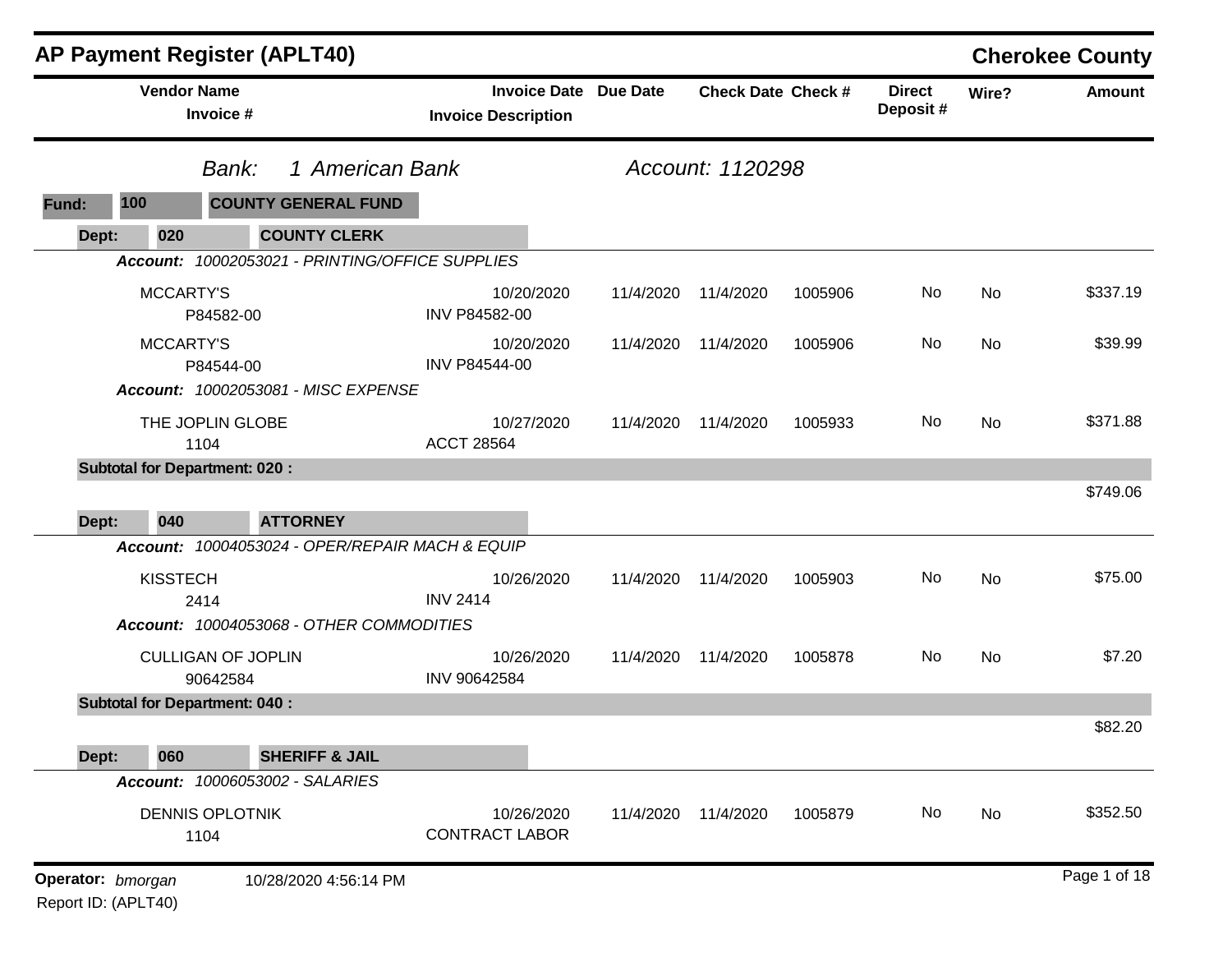| <b>AP Payment Register (APLT40)</b>             |                                                            |           |                           |         |                           |           | <b>Cherokee County</b> |
|-------------------------------------------------|------------------------------------------------------------|-----------|---------------------------|---------|---------------------------|-----------|------------------------|
| <b>Vendor Name</b><br>Invoice #                 | <b>Invoice Date Due Date</b><br><b>Invoice Description</b> |           | <b>Check Date Check #</b> |         | <b>Direct</b><br>Deposit# | Wire?     | <b>Amount</b>          |
| Account: 10006053021 - PRINTING/OFFICE SUPPLIES |                                                            |           |                           |         |                           |           |                        |
| QUILL CORPORATION<br>11415298                   | 10/26/2020<br>INV 11415298                                 | 11/4/2020 | 11/4/2020                 | 1005923 | No.                       | No        | \$107.41               |
| <b>CINTAS CORP</b><br>8404834104                | 10/20/2020<br>INV 8404834104                               |           | 11/4/2020 11/4/2020       | 1005872 | No                        | No        | \$298.78               |
| <b>FOUR STATE PRINTING</b><br>10993 SH          | 10/20/2020<br><b>INV 10993</b>                             | 11/4/2020 | 11/4/2020                 | 1005888 | No                        | No        | \$77.40                |
| Account: 10006053025 - PARTS/VEHICLE REPAIRS    |                                                            |           |                           |         |                           |           |                        |
| KANSASLAND TIRE OF PITTSBURG<br>6563            | 10/22/2020<br><b>INV 6563</b>                              |           | 11/4/2020 11/4/2020       | 1005901 | No                        | No        | \$385.94               |
| KANSASLAND TIRE OF PITTSBURG<br>6596            | 10/22/2020<br><b>INV 6596</b>                              | 11/4/2020 | 11/4/2020                 | 1005901 | No                        | No        | \$604.20               |
| NATALINIS AUTOMOTIVE<br>751350                  | 10/20/2020<br><b>INV 751350</b>                            | 11/4/2020 | 11/4/2020                 | 1005915 | No.                       | No        | \$11.02                |
| NATALINIS AUTOMOTIVE<br>751480                  | 10/20/2020<br><b>INV 751480</b>                            | 11/4/2020 | 11/4/2020                 | 1005915 | No                        | <b>No</b> | \$41.70                |
| NATALINIS AUTOMOTIVE<br>752244                  | 10/26/2020<br><b>INV 752244</b>                            | 11/4/2020 | 11/4/2020                 | 1005914 | No.                       | No        | \$143.98               |
| NATALINIS AUTOMOTIVE<br>751530                  | 10/20/2020<br>INV 751530                                   | 11/4/2020 | 11/4/2020                 | 1005915 | No                        | <b>No</b> | \$3.13                 |
| NATALINIS AUTOMOTIVE<br>751638                  | 10/20/2020<br><b>INV 751638</b>                            |           | 11/4/2020 11/4/2020       | 1005914 | No                        | <b>No</b> | \$34.82                |
| NATALINIS AUTOMOTIVE<br>751787                  | 10/20/2020<br><b>INV 751787</b>                            | 11/4/2020 | 11/4/2020                 | 1005914 | No                        | <b>No</b> | \$21.76                |
| <b>RANDY W FROEBE</b><br>29270                  | 10/26/2020<br><b>INV 29270</b>                             | 11/4/2020 | 11/4/2020                 | 1005924 | No                        | No.       | \$1,223.60             |

# Report ID: (APLT40)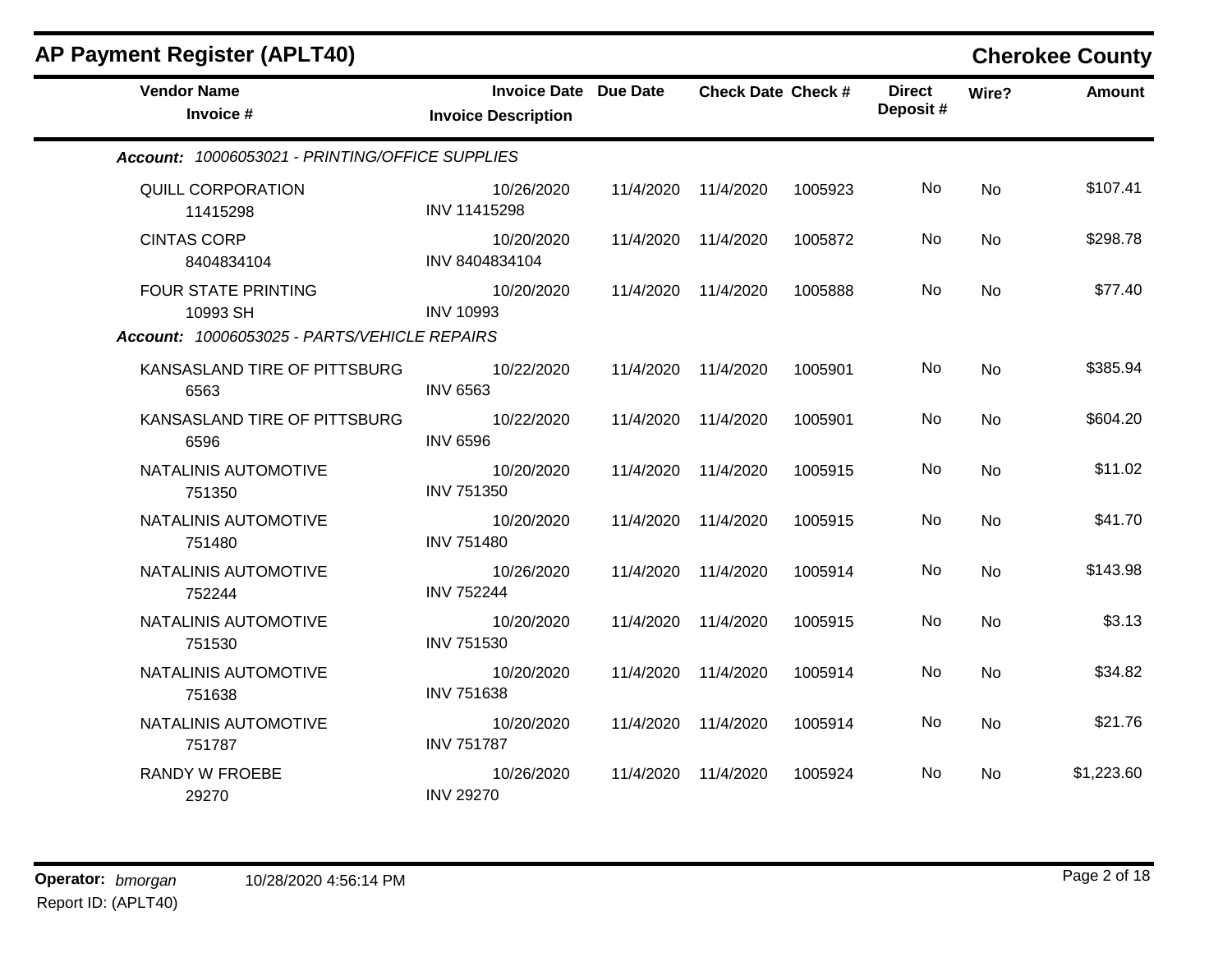| <b>AP Payment Register (APLT40)</b>                                                         |                                                            |                           |         |                           |           | <b>Cherokee County</b> |
|---------------------------------------------------------------------------------------------|------------------------------------------------------------|---------------------------|---------|---------------------------|-----------|------------------------|
| <b>Vendor Name</b><br>Invoice #                                                             | <b>Invoice Date Due Date</b><br><b>Invoice Description</b> | <b>Check Date Check #</b> |         | <b>Direct</b><br>Deposit# | Wire?     | <b>Amount</b>          |
| NATALINIS AUTOMOTIVE<br>751399                                                              | 10/20/2020<br><b>INV 751399</b>                            | 11/4/2020 11/4/2020       | 1005915 | No.                       | No        | (\$78.48)              |
| NATALINIS AUTOMOTIVE<br>751371                                                              | 10/20/2020<br><b>INV 751371</b>                            | 11/4/2020 11/4/2020       | 1005915 | No.                       | No        | \$114.10               |
| NATALINIS AUTOMOTIVE<br>752428<br><b>Account: 10006053029 - MISC SUPPLIES</b>               | 10/26/2020<br><b>INV 752428</b>                            | 11/4/2020 11/4/2020       | 1005915 | No.                       | No        | \$276.96               |
| MICHELLE TIPPIE<br>1104<br>Account: 10006053072 - GAS, ELECTRIC, WATER                      | 10/20/2020<br>REIMBURSEMENTS/JAIL                          | 11/4/2020 11/4/2020       | 1005910 | No.                       | No        | \$49.54                |
| EMPIRE DISTRICT ELECTRIC COMPANY<br>1104 SH<br>Account: 10006053076 - PROFESSIONAL SERVICES | 10/20/2020<br>ACCT 643108-13-7                             | 11/4/2020 11/4/2020       | 1005883 | No.                       | No.       | \$3,908.41             |
| SPRING RIVER MH & WELLNESS<br>1104                                                          | 10/26/2020<br>POLICE EMPLOYMENT EVAL                       | 11/4/2020 11/4/2020       | 1005929 | No.                       | <b>No</b> | \$200.00               |
| <b>ONTHECLOCK</b><br>1104                                                                   | 10/20/2020<br>ACCT 1-180-612                               | 11/4/2020 11/4/2020       | 1005917 | No.                       | No        | \$1,263.36             |
| <b>NATIONWIDE</b><br>1104                                                                   | 10/20/2020<br>ACCT 268509975                               | 11/4/2020 11/4/2020       | 1005916 | No.                       | <b>No</b> | \$50.00                |
| <b>Account:</b> 10006053080 - MAINTENANCE/BLDGS & GROUNDS                                   |                                                            |                           |         |                           |           |                        |
| TRUE VALUE COLUMBUS<br>A420623                                                              | 10/20/2020<br><b>TRANS A420623</b>                         | 11/4/2020 11/4/2020       | 1005935 | No.                       | No        | \$7.99                 |
| MID AMERICA PEST CONTROL, LLC<br>1192                                                       | 10/26/2020<br><b>INV 1192</b>                              | 11/4/2020 11/4/2020       | 1005911 | No.                       | No        | \$131.43               |
| <b>K&amp;A PRESSURE CLEANING</b><br>1104                                                    | 10/20/2020<br><b>EXHAUST HOOD CLEANING</b>                 | 11/4/2020 11/4/2020       | 1005899 | No.                       | No        | \$400.00               |
| Account: 10006053088 - CLASSES/TRAINING FEES                                                |                                                            |                           |         |                           |           |                        |

Report ID: (APLT40)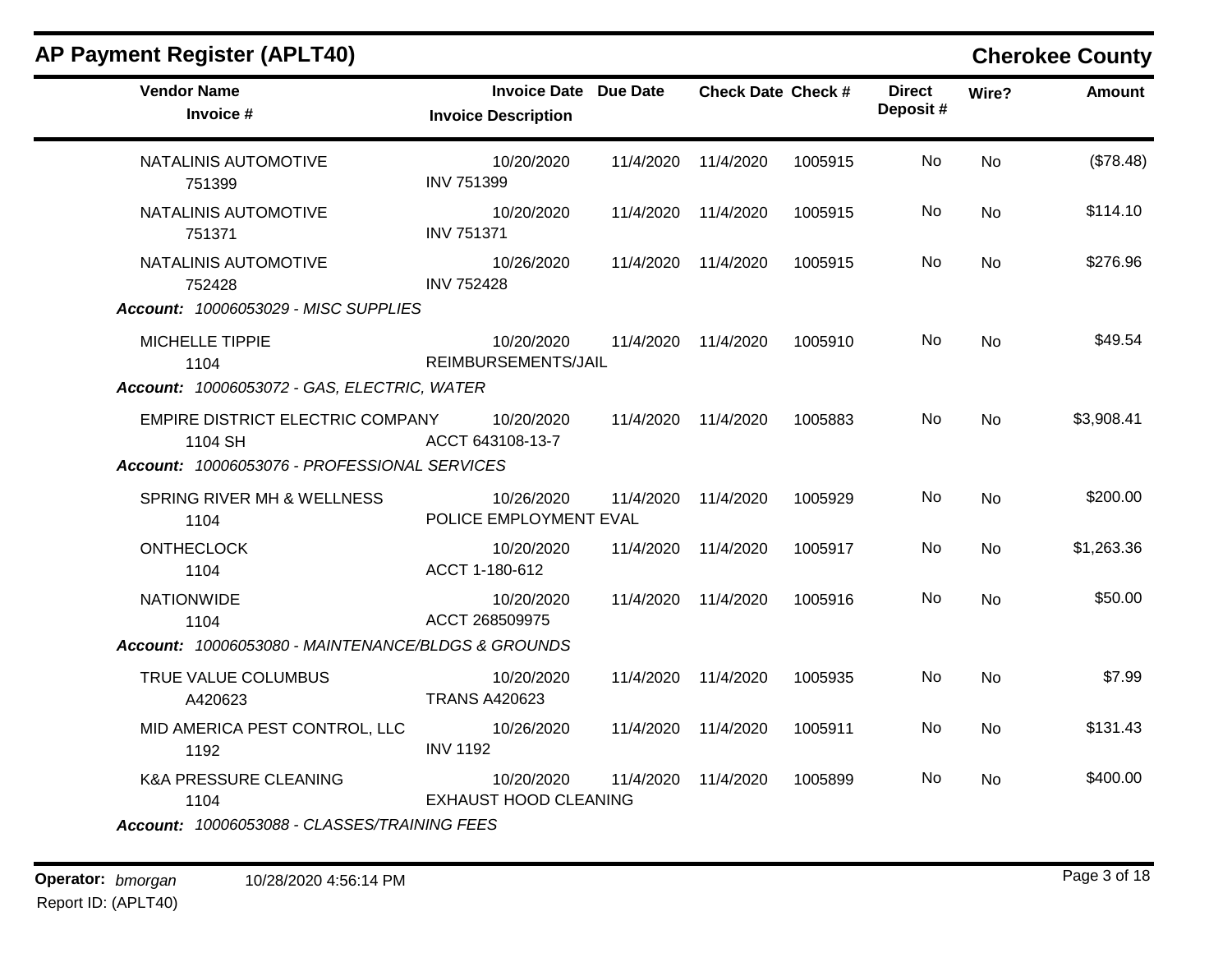| <b>AP Payment Register (APLT40)</b>          |                                                            |           |                           |         |                           |           | <b>Cherokee County</b> |
|----------------------------------------------|------------------------------------------------------------|-----------|---------------------------|---------|---------------------------|-----------|------------------------|
| <b>Vendor Name</b><br>Invoice #              | <b>Invoice Date Due Date</b><br><b>Invoice Description</b> |           | <b>Check Date Check #</b> |         | <b>Direct</b><br>Deposit# | Wire?     | Amount                 |
| <b>MSSU</b><br>2021-01-0034                  | 10/26/2020<br>K9 HANDLER'S COURSE                          |           | 11/4/2020 11/4/2020       | 1005912 | No                        | <b>No</b> | \$2,000.00             |
| PATRIOT K-9 TRAINING, LLC<br>10              | 10/26/2020<br><b>INV 10</b>                                | 11/4/2020 | 11/4/2020                 | 1005919 | No                        | No        | \$3,000.00             |
| <b>Account: 10006053732 - INMATE FOOD</b>    |                                                            |           |                           |         |                           |           |                        |
| <b>TURNKEY CORRECTIONS</b><br>10012148       | 10/20/2020<br>INV 10012148                                 |           | 11/4/2020 11/4/2020       | 1005936 | No                        | No        | \$1,791.75             |
| Account: 10006053737 - INMATE PERSONAL ITEMS |                                                            |           |                           |         |                           |           |                        |
| IC <sub>S</sub><br>W4038300                  | 10/20/2020<br>INV W4038300                                 |           | 11/4/2020 11/4/2020       | 1005895 | No                        | <b>No</b> | \$207.90               |
| CHARM-TEX INC<br>0231150                     | 10/20/2020<br>INV 0231150                                  |           | 11/4/2020 11/4/2020       | 1005867 | No.                       | No        | \$218.14               |
| <b>CHARM-TEX INC</b><br>0230745              | 10/20/2020<br>INV 0230745                                  |           | 11/4/2020 11/4/2020       | 1005867 | No.                       | <b>No</b> | \$65.80                |
| CHARM-TEX INC<br>0230078                     | 10/20/2020<br>INV 0230078                                  | 11/4/2020 | 11/4/2020                 | 1005867 | No                        | <b>No</b> | \$150.80               |
| Account: 10006053786 - INMATE MEDICAL        |                                                            |           |                           |         |                           |           |                        |
| <b>GARCIA CLINICAL LABORATORY</b><br>54369   | 10/20/2020<br><b>INV 54369</b>                             |           | 11/4/2020 11/4/2020       | 1005890 | No.                       | <b>No</b> | \$173.00               |
| <b>WELLPATH LLC</b><br>0072125               | 10/26/2020<br>INV 0072125                                  |           | 11/4/2020 11/4/2020       | 1005940 | No                        | <b>No</b> | \$54.00                |
| <b>MERCY COLUMBUS</b><br>1104 SH2            | 10/26/2020<br>NEGOTIATED RATE/JP1563446330                 | 11/4/2020 | 11/4/2020                 | 1005908 | No.                       | No        | \$38.30                |
| <b>MERCY COLUMBUS</b><br>1104 SH1            | 10/26/2020<br>NEGOTITATED RATE                             | 11/4/2020 | 11/4/2020                 | 1005908 | <b>No</b>                 | <b>No</b> | \$39.31                |
| <b>MERCY COLUMBUS</b><br>1104 SH             | 10/26/2020<br>NEGOTIATED RATE/ 940004384700                | 11/4/2020 | 11/4/2020                 |         | <b>No</b>                 | Yes       | \$99.42                |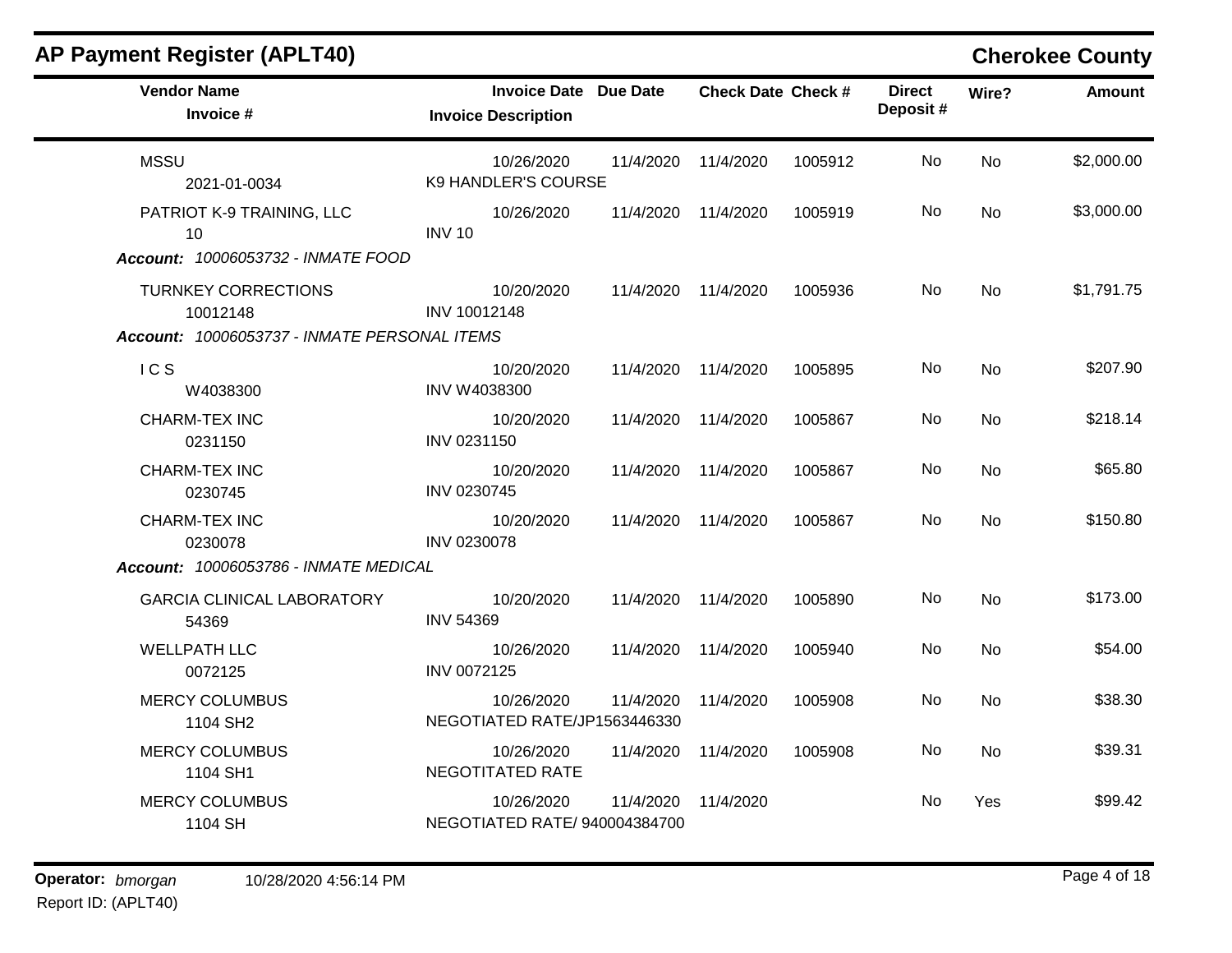|       | <b>AP Payment Register (APLT40)</b>              |                                                            |           |                           |         |                           |           | <b>Cherokee County</b> |
|-------|--------------------------------------------------|------------------------------------------------------------|-----------|---------------------------|---------|---------------------------|-----------|------------------------|
|       | <b>Vendor Name</b><br>Invoice #                  | <b>Invoice Date Due Date</b><br><b>Invoice Description</b> |           | <b>Check Date Check #</b> |         | <b>Direct</b><br>Deposit# | Wire?     | <b>Amount</b>          |
|       | <b>BTX KS INC</b><br>3228093020                  | 10/20/2020<br>INV 3228093020                               | 11/4/2020 | 11/4/2020                 | 1005864 | No                        | <b>No</b> | \$225.00               |
|       | DIRECT BENEFIT SOLUTIONS<br>2019-475             | 10/26/2020<br>INV 2019-475                                 | 11/4/2020 | 11/4/2020                 | 1005880 | No                        | <b>No</b> | \$1,167.02             |
|       | <b>Subtotal for Department: 060:</b>             |                                                            |           |                           |         |                           |           |                        |
| Dept: | 070<br><b>DISTRICT COURT</b>                     |                                                            |           |                           |         |                           |           | \$18,859.99            |
|       | Account: 10007053028 - COMPUTER SUPPLIES         |                                                            |           |                           |         |                           |           |                        |
|       | ADVANTAGE COMPUTER ENTERPRISES IN<br>80264       | 10/26/2020<br><b>INV 80264</b>                             | 11/4/2020 | 11/4/2020                 | 1005859 | No                        | <b>No</b> | \$37.50                |
|       | ADVANTAGE COMPUTER ENTERPRISES IN<br>80269       | 10/26/2020<br><b>INV 80269</b>                             | 11/4/2020 | 11/4/2020                 | 1005859 | No                        | <b>No</b> | \$1,005.00             |
|       | Account: 10007053083 - EQUIPMENT LEASE/RENTAL    |                                                            |           |                           |         |                           |           |                        |
|       | COPY PRODUCTS INC<br>348494                      | 10/26/2020<br><b>INV 348494</b>                            | 11/4/2020 | 11/4/2020                 | 1005877 | No.                       | <b>No</b> | \$416.20               |
|       | Account: 10007053089 - OTHER CONTRACTUAL         |                                                            |           |                           |         |                           |           |                        |
|       | <b>JOANNA L DERFELT</b><br>1104                  | 10/22/2020<br>MONTHLY ATTY/CO CONTRACT                     | 11/4/2020 | 11/4/2020                 | 1005897 | No.                       | No        | \$2,750.00             |
|       | <b>CANDACE BREWSTER GAYOSO</b><br>1104           | 10/22/2020<br>MONTHLY ATTY/CO CONTRACT                     | 11/4/2020 | 11/4/2020                 | 1005865 | No                        | No        | \$2,750.00             |
|       | <b>DOUGLAS ROPER STEELE</b><br>1104              | 10/22/2020<br>MONTHLY ATTY/CO CONTRACT                     | 11/4/2020 | 11/4/2020                 | 1005881 | No.                       | No        | \$2,750.00             |
|       | <b>MELANIE BINGHAM</b><br>1104                   | 10/22/2020<br>MONTHLY ATTY/CO CONTRACT                     | 11/4/2020 | 11/4/2020                 | 1005907 | No.                       | No        | \$2,750.00             |
|       | <b>Account: 10007053299 - S.P.A.R.K Planning</b> |                                                            |           |                           |         |                           |           |                        |
|       | SHURMAN, INC. DBA ECOQUEST<br>1104               | 10/26/2020<br><b>LIVING AIR CLASSIC</b>                    | 11/4/2020 | 11/4/2020                 | 1005928 | No.                       | No        | \$15,795.65            |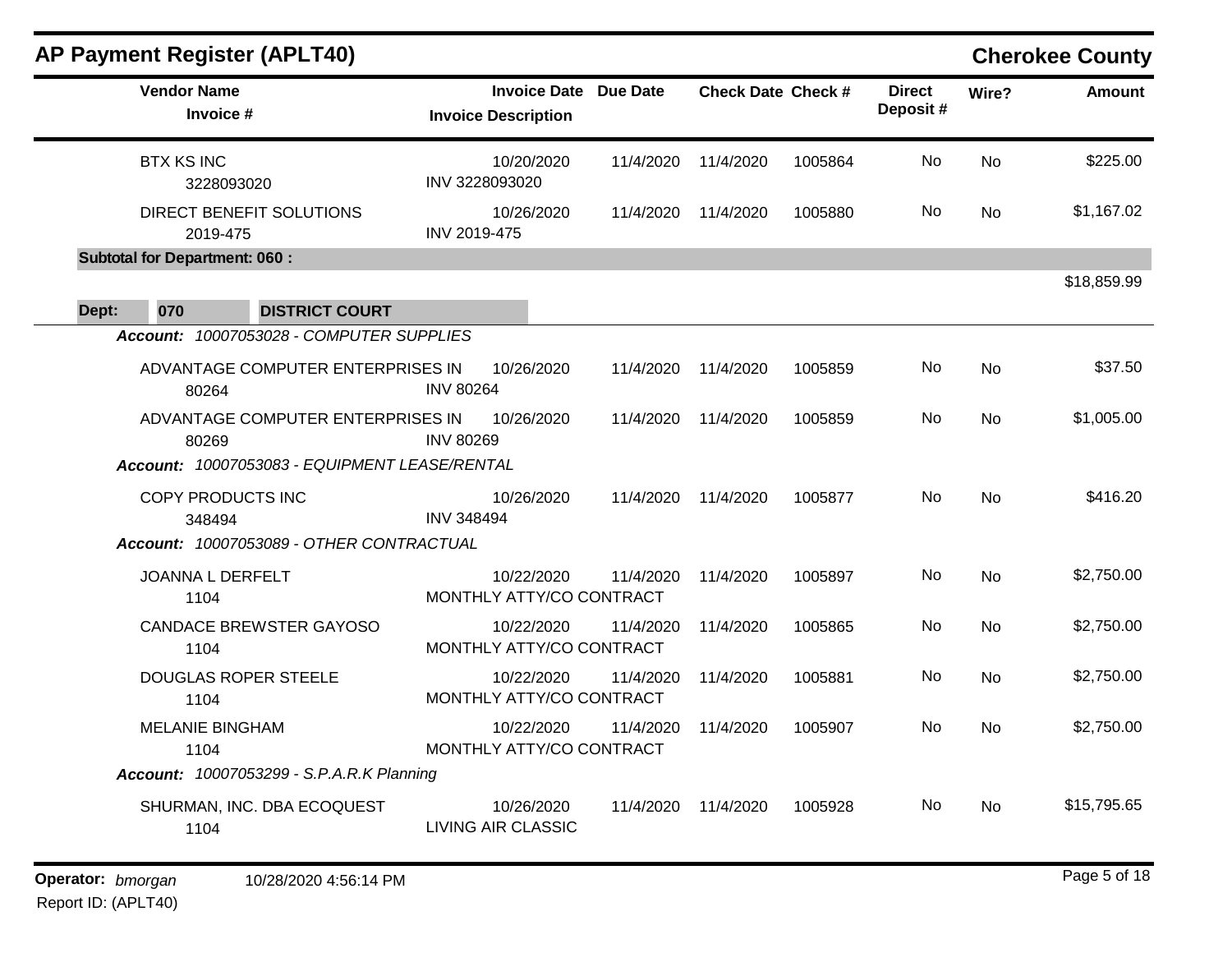| <b>AP Payment Register (APLT40)</b>             |                                                            |           |                           |         |                           |           | <b>Cherokee County</b> |
|-------------------------------------------------|------------------------------------------------------------|-----------|---------------------------|---------|---------------------------|-----------|------------------------|
| <b>Vendor Name</b><br>Invoice #                 | <b>Invoice Date Due Date</b><br><b>Invoice Description</b> |           | <b>Check Date Check #</b> |         | <b>Direct</b><br>Deposit# | Wire?     | <b>Amount</b>          |
| <b>Subtotal for Department: 070:</b>            |                                                            |           |                           |         |                           |           | \$28,254.35            |
| Dept:<br>080<br><b>COURTHOUSE</b>               |                                                            |           |                           |         |                           |           |                        |
| Account: 10008053021 - PRINTING/OFFICE SUPPLIES |                                                            |           |                           |         |                           |           |                        |
| PITNEY BOWES PURCHASE POWER<br>1104             | 10/20/2020<br>ACCT 8000-9000-0557-1587                     | 11/4/2020 | 11/4/2020                 | 1005920 | No.                       | <b>No</b> | \$3,000.00             |
| Account: 10008053040 - JANITORIAL SUPPLIES      |                                                            |           |                           |         |                           |           |                        |
| <b>CINTAS #459</b><br>4064333574                | 10/20/2020<br>INV 4064333574                               |           | 11/4/2020 11/4/2020       | 1005871 | No                        | <b>No</b> | \$58.26                |
| <b>HENRY KRAFT INC</b><br>312356                | 10/26/2020<br><b>INV 312356</b>                            | 11/4/2020 | 11/4/2020                 | 1005891 | No                        | <b>No</b> | \$824.20               |
| TRUE VALUE COLUMBUS<br>A422115                  | 10/26/2020<br><b>TRANS A422115</b>                         | 11/4/2020 | 11/4/2020                 | 1005935 | No                        | No        | \$45.98                |
| <b>CINTAS #459</b><br>4064978014                | 10/26/2020<br>INV 4064978014                               | 11/4/2020 | 11/4/2020                 | 1005871 | No                        | No        | \$58.26                |
| ETTINGER'S OFFICE SUPPLY<br>5331320             | 10/20/2020<br>INV 5331320                                  | 11/4/2020 | 11/4/2020                 | 1005884 | No                        | <b>No</b> | \$89.94                |
| Account: 10008053042 - BREAKROOM SUPPLIES       |                                                            |           |                           |         |                           |           |                        |
| <b>CULLIGAN OF JOPLIN</b><br>90642583           | 10/20/2020<br>INV 90642583                                 | 11/4/2020 | 11/4/2020                 | 1005878 | No                        | <b>No</b> | \$19.60                |
| Account: 10008053072 - GAS, ELECTRIC, WATER     |                                                            |           |                           |         |                           |           |                        |
| EMPIRE DISTRICT ELECTRIC COMPANY<br>1104 CH     | 10/22/2020<br>ACCT 305532-35-0                             | 11/4/2020 | 11/4/2020                 | 1005883 | No                        | <b>No</b> | \$2,432.80             |
| PRO SOLUTIONS, LLC<br>202008118 CH              | 10/26/2020<br>INV 2020-08-118                              | 11/4/2020 | 11/4/2020                 | 1005921 | No                        | <b>No</b> | \$28.88                |
|                                                 | Account: 10008053080 - MAINTENANCE/BLDGS & GROUNDS         |           |                           |         |                           |           |                        |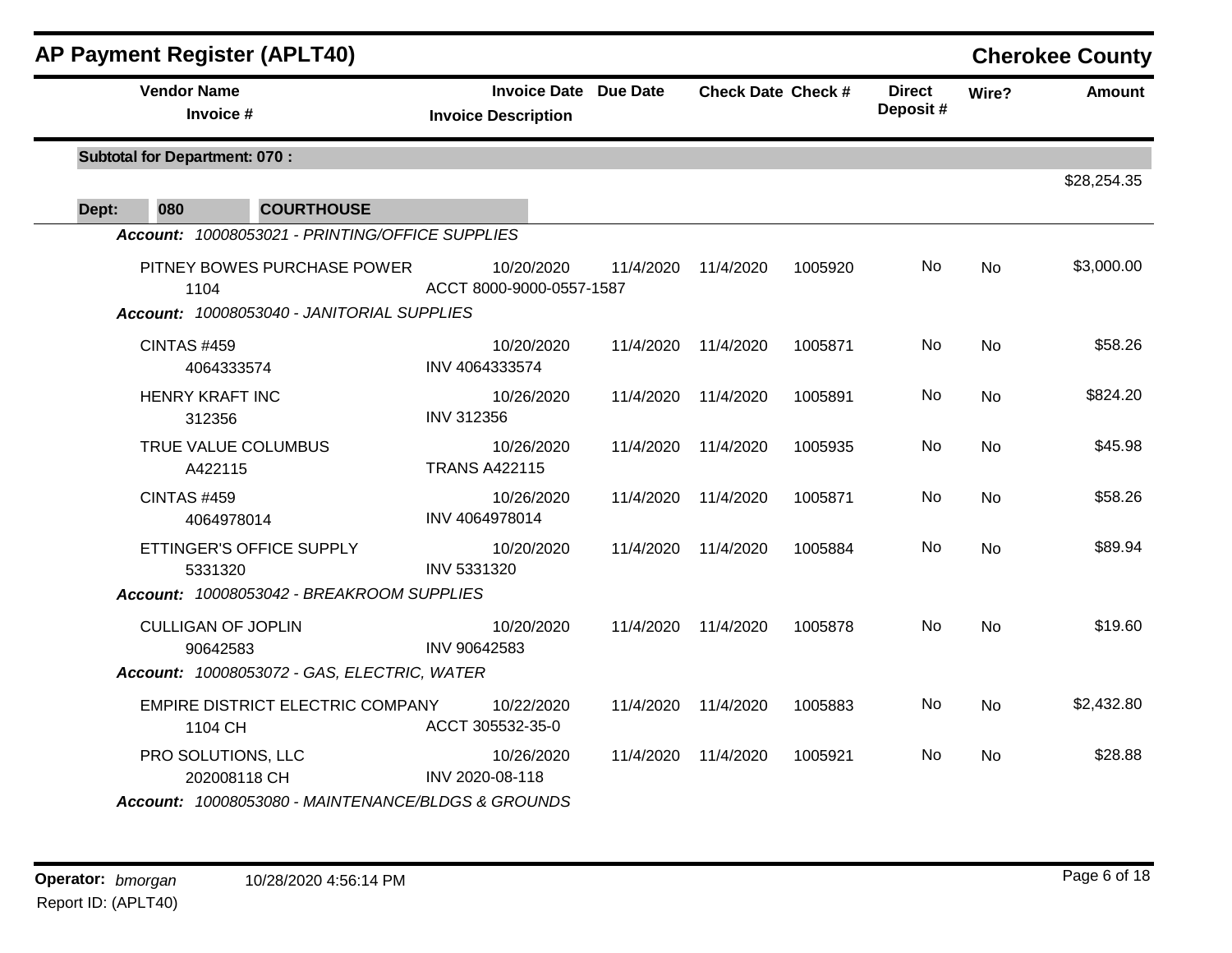## **AP Payment Register (APLT40) Cherokee County**

| <b>Vendor Name</b><br>Invoice #                 | <b>Invoice Date Due Date</b><br><b>Invoice Description</b> |           | <b>Check Date Check #</b> |         | <b>Direct</b><br>Deposit# | Wire?     | <b>Amount</b> |
|-------------------------------------------------|------------------------------------------------------------|-----------|---------------------------|---------|---------------------------|-----------|---------------|
| TOUCHTON ELECTRIC INC<br>54865                  | 10/20/2020<br><b>INV 54865</b>                             | 11/4/2020 | 11/4/2020                 | 1005934 | No                        | <b>No</b> | \$34.00       |
| Account: 10008053089 - OTHER CONTRACTUAL        |                                                            |           |                           |         |                           |           |               |
| <b>MERCY COLUMBUS</b><br>1104 CH                | 10/20/2020<br>CONT 9400004418800                           | 11/4/2020 | 11/4/2020                 | 1005908 | No                        | No        | \$221.70      |
| <b>FORENSIC MEDICAL</b><br>16272                | 10/20/2020<br><b>INV 16272</b>                             | 11/4/2020 | 11/4/2020                 | 1005887 | No                        | <b>No</b> | \$5,617.00    |
| <b>MERCY COLUMBUS</b><br>1104                   | 10/20/2020<br>ACCT 9400004418801                           | 11/4/2020 | 11/4/2020                 | 1005908 | No                        | <b>No</b> | \$143.00      |
| <b>Subtotal for Department: 080:</b>            |                                                            |           |                           |         |                           |           |               |
| 090<br><b>EMERGENCY PREPAREDNESS</b><br>Dept:   |                                                            |           |                           |         |                           |           | \$12,573.62   |
| Account: 10009053025 - PARTS/VEHICLE REPAIRS    |                                                            |           |                           |         |                           |           |               |
| NATALINIS AUTOMOTIVE<br>694306                  | 10/20/2020<br><b>INV 694306</b>                            | 11/4/2020 | 11/4/2020                 | 1005915 | No                        | <b>No</b> | \$23.03       |
| NATALINIS AUTOMOTIVE<br>726296                  | 10/20/2020<br><b>INV 726296</b>                            | 11/4/2020 | 11/4/2020                 | 1005915 | No                        | <b>No</b> | \$8.13        |
| NATALINIS AUTOMOTIVE<br>730644                  | 10/20/2020<br><b>INV 730644</b>                            | 11/4/2020 | 11/4/2020                 | 1005915 | No                        | No        | \$145.90      |
| Account: 10009053072 - GAS, ELECTRIC, WATER     |                                                            |           |                           |         |                           |           |               |
| <b>EMPIRE DISTRICT ELECTRIC COMPANY</b><br>1104 | 10/20/2020<br>ACCT 122003-60-1                             | 11/4/2020 | 11/4/2020                 | 1005883 | No                        | <b>No</b> | \$111.50      |
| <b>Subtotal for Department: 090:</b>            |                                                            |           |                           |         |                           |           |               |
| 170<br><b>JUVENILE DETENTION</b><br>Dept:       |                                                            |           |                           |         |                           |           | \$288.56      |

*Account: 10017053599 - GENERAL COUNTY BUSINESS*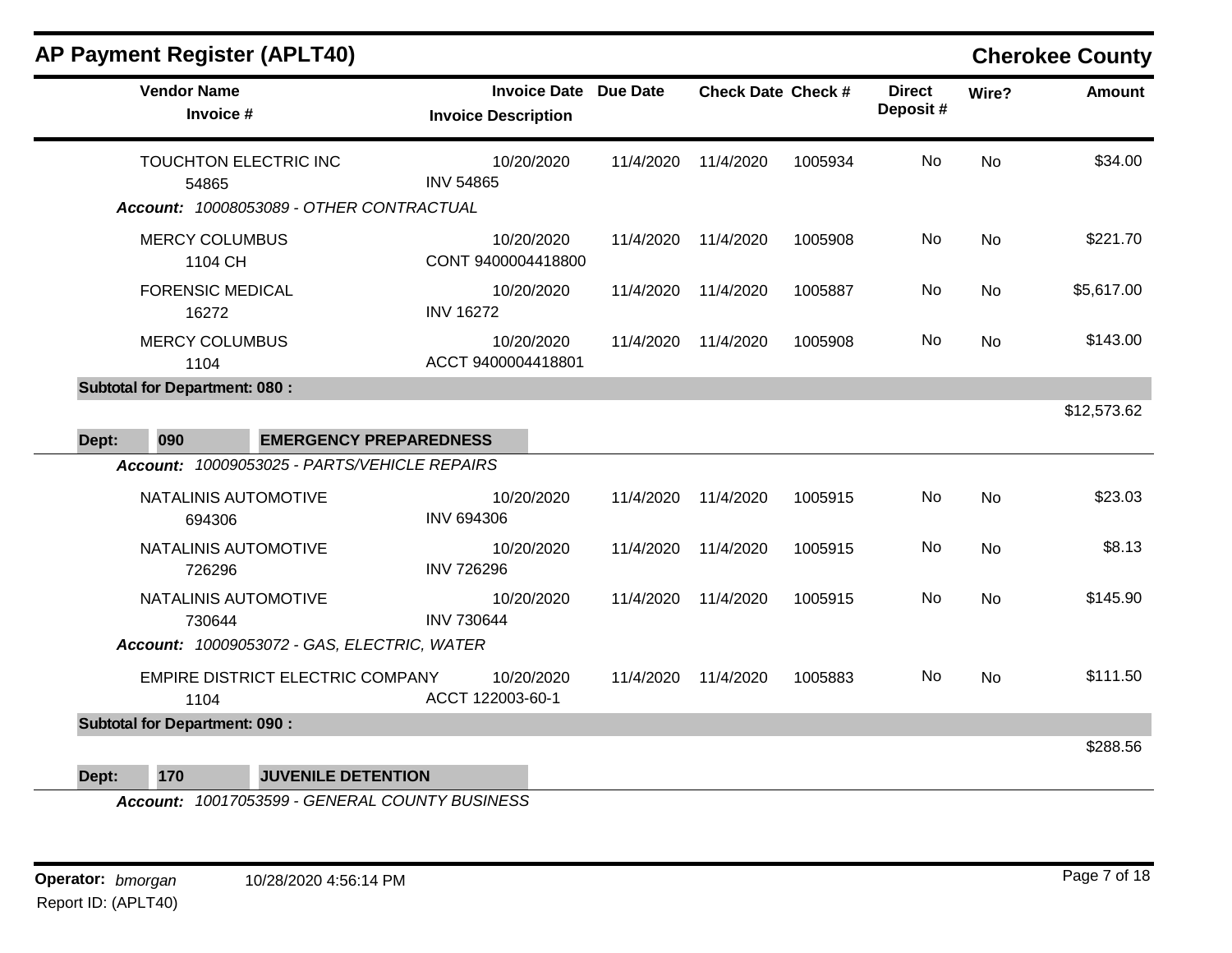|       | <b>AP Payment Register (APLT40)</b>       |                                                                             |                                |                              |                           |         |                           |           | <b>Cherokee County</b> |
|-------|-------------------------------------------|-----------------------------------------------------------------------------|--------------------------------|------------------------------|---------------------------|---------|---------------------------|-----------|------------------------|
|       | <b>Vendor Name</b><br>Invoice #           |                                                                             | <b>Invoice Description</b>     | <b>Invoice Date Due Date</b> | <b>Check Date Check #</b> |         | <b>Direct</b><br>Deposit# | Wire?     | <b>Amount</b>          |
|       | 6808                                      | SEK REGIONAL JUVENILE DETENTION CTR                                         | 10/20/2020<br><b>INV 6808</b>  | 11/4/2020                    | 11/4/2020                 | 1005927 | No                        | No        | \$8,939.00             |
|       | <b>Subtotal for Department: 170:</b>      |                                                                             |                                |                              |                           |         |                           |           |                        |
|       |                                           |                                                                             |                                |                              |                           |         |                           |           | \$8,939.00             |
| Dept: | 500                                       | <b>SOLID WASTE RECYCLING</b>                                                |                                |                              |                           |         |                           |           |                        |
|       | 6595                                      | Account: 10050053502 - SOLID WASTE EXPENSES<br>KANSASLAND TIRE OF PITTSBURG | 10/22/2020<br><b>INV 6595</b>  | 11/4/2020                    | 11/4/2020                 | 1005901 | No                        | No        | \$142.06               |
|       | <b>Subtotal for Department: 500:</b>      |                                                                             |                                |                              |                           |         |                           |           |                        |
|       |                                           |                                                                             |                                |                              |                           |         |                           |           | \$142.06               |
|       | <b>Subtotal for Fund: 100:</b>            |                                                                             |                                |                              |                           |         |                           |           |                        |
|       |                                           |                                                                             |                                |                              |                           |         |                           |           | \$69,888.84            |
| Fund: | 110                                       | <b>ROAD AND BRIDGE</b>                                                      |                                |                              |                           |         |                           |           |                        |
| Dept: | 000                                       | <b>NON-DEPARTMENTAL</b>                                                     |                                |                              |                           |         |                           |           |                        |
|       |                                           | Account: 11000053031 - DIESEL FUEL                                          |                                |                              |                           |         |                           |           |                        |
|       | MFA OIL - NEOSHO 1055<br>1867980 HWY      |                                                                             | 10/16/2020<br>INV #1867980     | 11/4/2020                    | 11/4/2020                 | 1005909 | No                        | <b>No</b> | \$388.37               |
|       | MFA OIL - NEOSHO 1055<br>1874958 HWY      |                                                                             | 10/21/2020<br>INV #1874958     | 11/4/2020                    | 11/4/2020                 | 1005909 | No                        | <b>No</b> | \$407.73               |
|       | JIM WOODS MARKETING INC<br>0040447-IN HWY |                                                                             | 10/19/2020<br>INV # 0040447-IN | 11/4/2020                    | 11/4/2020                 | 1005896 | No                        | <b>No</b> | \$11,609.13            |
|       | MFA OIL - NEOSHO 1055<br>1874975 HWY      |                                                                             | 10/21/2020<br>INV #1874975     | 11/4/2020                    | 11/4/2020                 | 1005909 | No                        | No        | \$391.35               |
|       | MFA OIL - NEOSHO 1055<br>1878437 HWY      |                                                                             | 10/23/2020<br>INV #1878434     |                              | 11/4/2020 11/4/2020       | 1005909 | No                        | No        | \$362.05               |
|       | MFA OIL - NEOSHO 1055<br>1878438 HWY      |                                                                             | 10/23/2020<br>INV #1878438     |                              | 11/4/2020 11/4/2020       | 1005909 | No                        | No        | \$387.87               |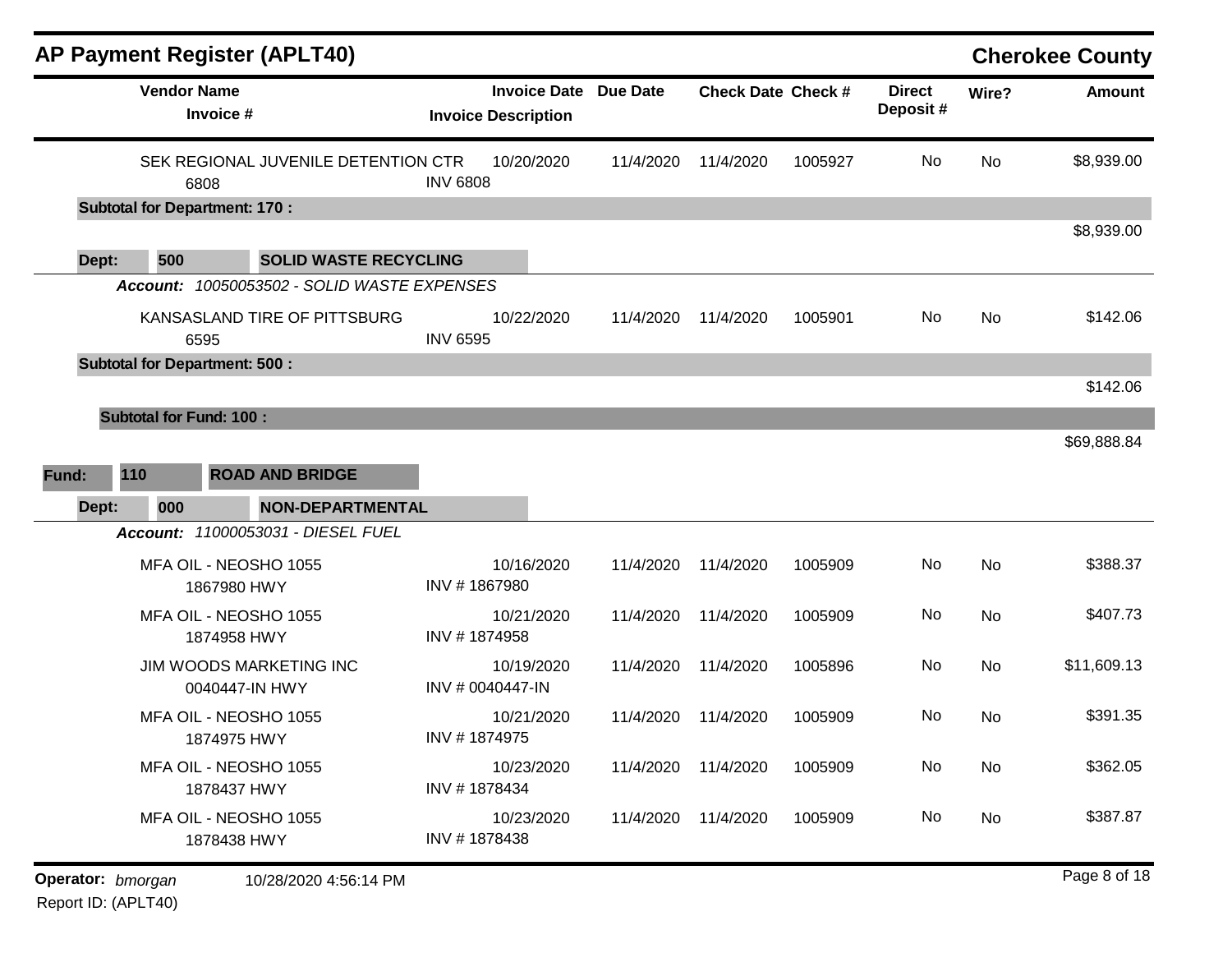## **AP Payment Register (APLT40) Cherokee County**

| <b>Vendor Name</b><br>Invoice #                                           | <b>Invoice Date Due Date</b><br><b>Invoice Description</b> |           | <b>Check Date Check #</b> |         | <b>Direct</b><br>Deposit# | Wire?     | <b>Amount</b> |
|---------------------------------------------------------------------------|------------------------------------------------------------|-----------|---------------------------|---------|---------------------------|-----------|---------------|
| MFA OIL - NEOSHO 1055<br>1882190 HWY<br>Account: 11000053032 - OIL/GREASE | 10/27/2020<br>INV #1882190                                 | 11/4/2020 | 11/4/2020                 | 1005909 | No                        | <b>No</b> | \$1,330.52    |
|                                                                           |                                                            |           |                           |         |                           |           |               |
| FROST OIL COMPANY<br>0224546-IN HWY                                       | 10/13/2020<br>INV # 0224546-IN                             | 11/4/2020 | 11/4/2020                 | 1005889 | No                        | <b>No</b> | \$299.77      |
| FROST OIL COMPANY<br>00225538-IN HWY                                      | 10/23/2020<br>INV # 0225538-IN                             |           | 11/4/2020 11/4/2020       | 1005889 | No                        | No        | \$552.79      |
| Account: 11000053033 - TIRES                                              |                                                            |           |                           |         |                           |           |               |
| PURCELL TIRE & RUBBER COMPANY<br>2643258 HWY                              | 10/8/2020<br>INV # 2643258                                 |           | 11/4/2020 11/4/2020       | 1005922 | No.                       | No        | \$374.40      |
| PURCELL TIRE & RUBBER COMPANY<br>2643425 HWY                              | 10/16/2020<br>INV # 2643425                                | 11/4/2020 | 11/4/2020                 | 1005922 | No                        | No        | \$53.50       |
| Account: 11000053074 - UTILITIES/TELEPHONE BILLS                          |                                                            |           |                           |         |                           |           |               |
| EMPIRE DISTRICT ELECTRIC COMPANY<br>158630-59-0 HWY 0                     | 10/13/2020<br>ACCT #158630-59-0                            | 11/4/2020 | 11/4/2020                 | 1005883 | No                        | No        | \$523.29      |
| EMPIRE DISTRICT ELECTRIC COMPANY<br>049852-69-2 HWY 0                     | 10/13/2020<br>ACCT # 049852-69-2                           | 11/4/2020 | 11/4/2020                 | 1005883 | No                        | No        | \$22.90       |
| EMPIRE DISTRICT ELECTRIC COMPANY<br>854931-63-1 HWY 0                     | 10/13/2020<br>ACCT # 854931-63-0                           | 11/4/2020 | 11/4/2020                 | 1005883 | No                        | No        | \$260.20      |
| Account: 11000053079 - MACHINERY/EQUIPMENT                                |                                                            |           |                           |         |                           |           |               |
| NATALINIS AUTOMOTIVE<br>751364 HWY                                        | 10/14/2020<br>INV #751364                                  | 11/4/2020 | 11/4/2020                 | 1005915 | No                        | <b>No</b> | (\$29.00)     |
| NATALINIS AUTOMOTIVE<br>751514 HWY                                        | 10/15/2020<br>INV #751514                                  | 11/4/2020 | 11/4/2020                 | 1005915 | No                        | No        | \$58.89       |
| NATALINIS AUTOMOTIVE<br>751532 HWY                                        | 10/15/2020<br>INV #751532                                  | 11/4/2020 | 11/4/2020                 | 1005914 | No                        | <b>No</b> | \$8.99        |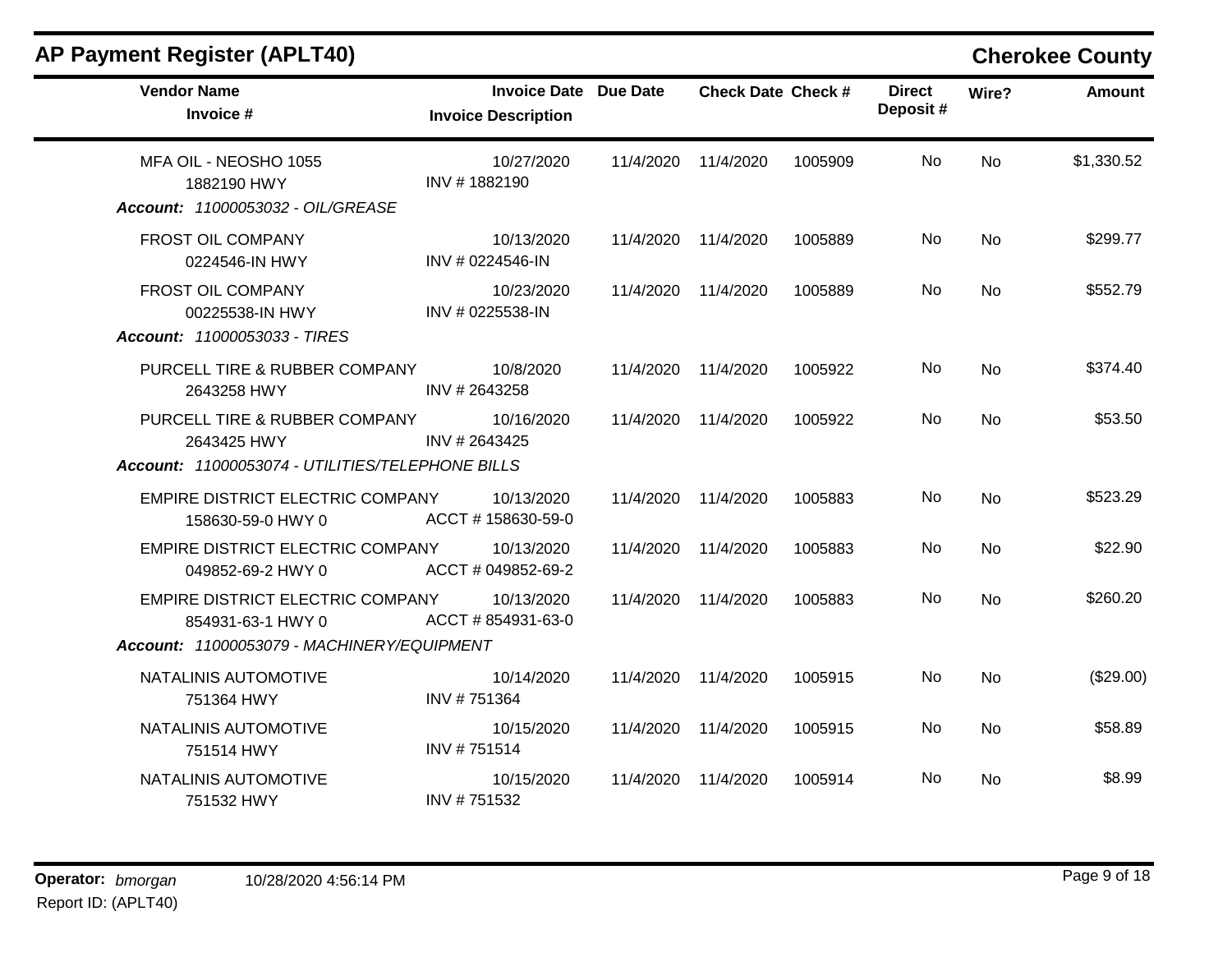| <b>Vendor Name</b><br>Invoice #         | <b>Invoice Date Due Date</b><br><b>Invoice Description</b> |                     | <b>Check Date Check #</b> |         | <b>Direct</b><br>Deposit# | Wire?     | <b>Amount</b> |
|-----------------------------------------|------------------------------------------------------------|---------------------|---------------------------|---------|---------------------------|-----------|---------------|
| <b>CONMAT</b><br>2236 HWY               | 10/21/2020<br>INV #2236                                    | 11/4/2020           | 11/4/2020                 | 1005876 | No                        | No        | \$6,538.48    |
| NATALINIS AUTOMOTIVE<br>751856 HWY      | 10/19/2020<br>INV #751856                                  | 11/4/2020 11/4/2020 |                           | 1005914 | No.                       | <b>No</b> | \$70.39       |
| NATALINIS AUTOMOTIVE<br>751864 HWY      | 10/19/2020<br>INV #751864                                  | 11/4/2020 11/4/2020 |                           | 1005914 | No                        | <b>No</b> | \$7.69        |
| NATALINIS AUTOMOTIVE<br>751911 HWY      | 10/20/2020<br>INV #751911                                  | 11/4/2020 11/4/2020 |                           | 1005914 | No.                       | <b>No</b> | \$66.11       |
| NATALINIS AUTOMOTIVE<br>751949 HWY      | 10/20/2020<br>INV #751949                                  | 11/4/2020 11/4/2020 |                           | 1005914 | No.                       | <b>No</b> | \$74.00       |
| NATALINIS AUTOMOTIVE<br>751958 HWY      | 10/20/2020<br>INV #751958                                  | 11/4/2020 11/4/2020 |                           | 1005914 | No                        | <b>No</b> | \$52.14       |
| NATALINIS AUTOMOTIVE<br>752021 HWY      | 10/21/2020<br>INV #752021                                  | 11/4/2020 11/4/2020 |                           | 1005914 | No.                       | <b>No</b> | \$99.92       |
| NATALINIS AUTOMOTIVE<br>752164 HWY      | 10/22/2020<br>INV #752164                                  | 11/4/2020 11/4/2020 |                           | 1005914 | No.                       | <b>No</b> | \$10.65       |
| NATALINIS AUTOMOTIVE<br>751349 HWY      | 10/14/2020<br>INV #751349                                  | 11/4/2020           | 11/4/2020                 | 1005915 | No                        | <b>No</b> | \$5.97        |
| NATALINIS AUTOMOTIVE<br>752424 HWY      | 10/26/2020<br>INV #752424                                  | 11/4/2020 11/4/2020 |                           | 1005914 | No.                       | <b>No</b> | \$46.88       |
| NATALINIS AUTOMOTIVE<br>751521 HWY      | 10/15/2020<br>INV #751521                                  | 11/4/2020           | 11/4/2020                 | 1005915 | No.                       | <b>No</b> | \$11.49       |
| NATALINIS AUTOMOTIVE<br>752427 HWY      | 10/26/2020<br>INV #752427                                  | 11/4/2020 11/4/2020 |                           | 1005914 | No.                       | <b>No</b> | \$113.55      |
| <b>HERITAGE TRACTOR</b><br>10924453 HWY | 10/22/2020<br>INV #10924453                                | 11/4/2020 11/4/2020 |                           | 1005892 | No                        | <b>No</b> | \$151.16      |
| <b>HERITAGE TRACTOR</b><br>10915023 HWY | 10/13/2020<br>INV #10915023                                | 11/4/2020 11/4/2020 |                           | 1005892 | No                        | <b>No</b> | \$170.51      |

## **AP Payment Register (APLT40) Cherokee County**

Report ID: (APLT40)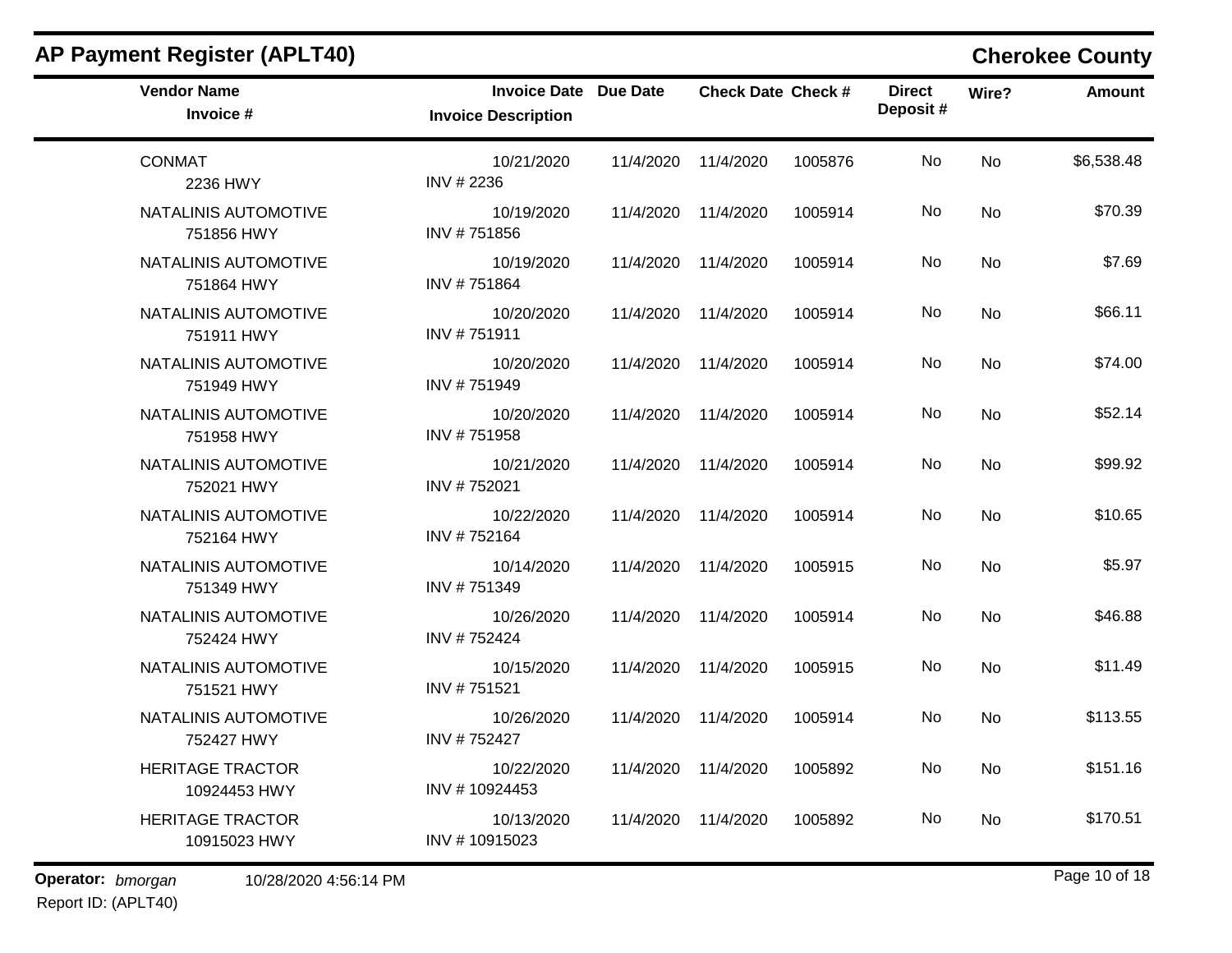| <b>AP Payment Register (APLT40)</b>                        |                            |                              |           |                           |         |                           |           | <b>Cherokee County</b> |
|------------------------------------------------------------|----------------------------|------------------------------|-----------|---------------------------|---------|---------------------------|-----------|------------------------|
| <b>Vendor Name</b><br>Invoice #                            | <b>Invoice Description</b> | <b>Invoice Date Due Date</b> |           | <b>Check Date Check #</b> |         | <b>Direct</b><br>Deposit# | Wire?     | <b>Amount</b>          |
| LAMBERT TRACTOR & MACHINERY SALES<br><b>LAMBERT OCT 20</b> | <b>HUB CAP</b>             | 10/20/2020                   | 11/4/2020 | 11/4/2020                 | 1005904 | No.                       | <b>No</b> | \$3.35                 |
| JOHN FABICK TRACTOR CO<br>PIJO0401361 HWY                  | INV # PIJO0401361          | 10/20/2020                   | 11/4/2020 | 11/4/2020                 | 1005898 | No.                       | <b>No</b> | \$34.60                |
| JOHN FABICK TRACTOR CO<br>PIJO0401362 HWY                  | INV # PIJO0401362          | 10/20/2020                   | 11/4/2020 | 11/4/2020                 | 1005898 | No                        | <b>No</b> | \$2.94                 |
| HYSPECO, INC<br>00393151 HWY                               | 00393151 HWY               | 10/15/2020                   | 11/4/2020 | 11/4/2020                 | 1005894 | No.                       | <b>No</b> | \$27.22                |
| NATALINIS AUTOMOTIVE<br>752207 HWY                         | INV #752207                | 10/2/2202                    | 11/4/2020 | 11/4/2020                 | 1005914 | <b>No</b>                 | <b>No</b> | \$124.25               |
| <b>FLEETPRIDE</b><br>61205988 HWY                          | INV # 61205988             | 10/13/2020                   | 11/4/2020 | 11/4/2020                 | 1005886 | No                        | <b>No</b> | \$95.70                |
| NATALINIS AUTOMOTIVE<br>750977 HWY                         | INV #750977                | 10/9/2020                    | 11/4/2020 | 11/4/2020                 | 1005915 | No                        | No        | \$34.14                |
| <b>KIRKLAND</b><br>374215 HWY                              | INV #374215                | 10/11/2020                   |           | 11/4/2020 11/4/2020       | 1005902 | No                        | <b>No</b> | \$27.00                |
| <b>MATT LAFADA</b><br>123 HWY                              | <b>DAMAGES</b>             | 10/27/2020                   | 11/4/2020 | 11/4/2020                 | 1005905 | No                        | No        | \$220.00               |
| <b>FARMERS COOPERATIVE ASSOCIATION</b><br>286861 HWY       | INV #286861                | 10/22/2020                   | 11/4/2020 | 11/4/2020                 | 1005885 | No                        | <b>No</b> | \$12.76                |
| MUNICIPAL INDUSTRIAL SUPPLY<br>3142 HWY                    | INV #3142                  | 10/22/2020                   |           | 11/4/2020 11/4/2020       | 1005913 | No.                       | No        | \$65.86                |
| <b>FLEETPRIDE</b><br>61737835 HWY                          | INV # 61737835             | 10/21/2020                   | 11/4/2020 | 11/4/2020                 | 1005886 | No                        | <b>No</b> | \$189.28               |
| <b>FLEETPRIDE</b><br>61758351 HWY                          | INV # 61758351             | 10/21/2020                   |           | 11/4/2020 11/4/2020       | 1005886 | No.                       | No.       | \$64.28                |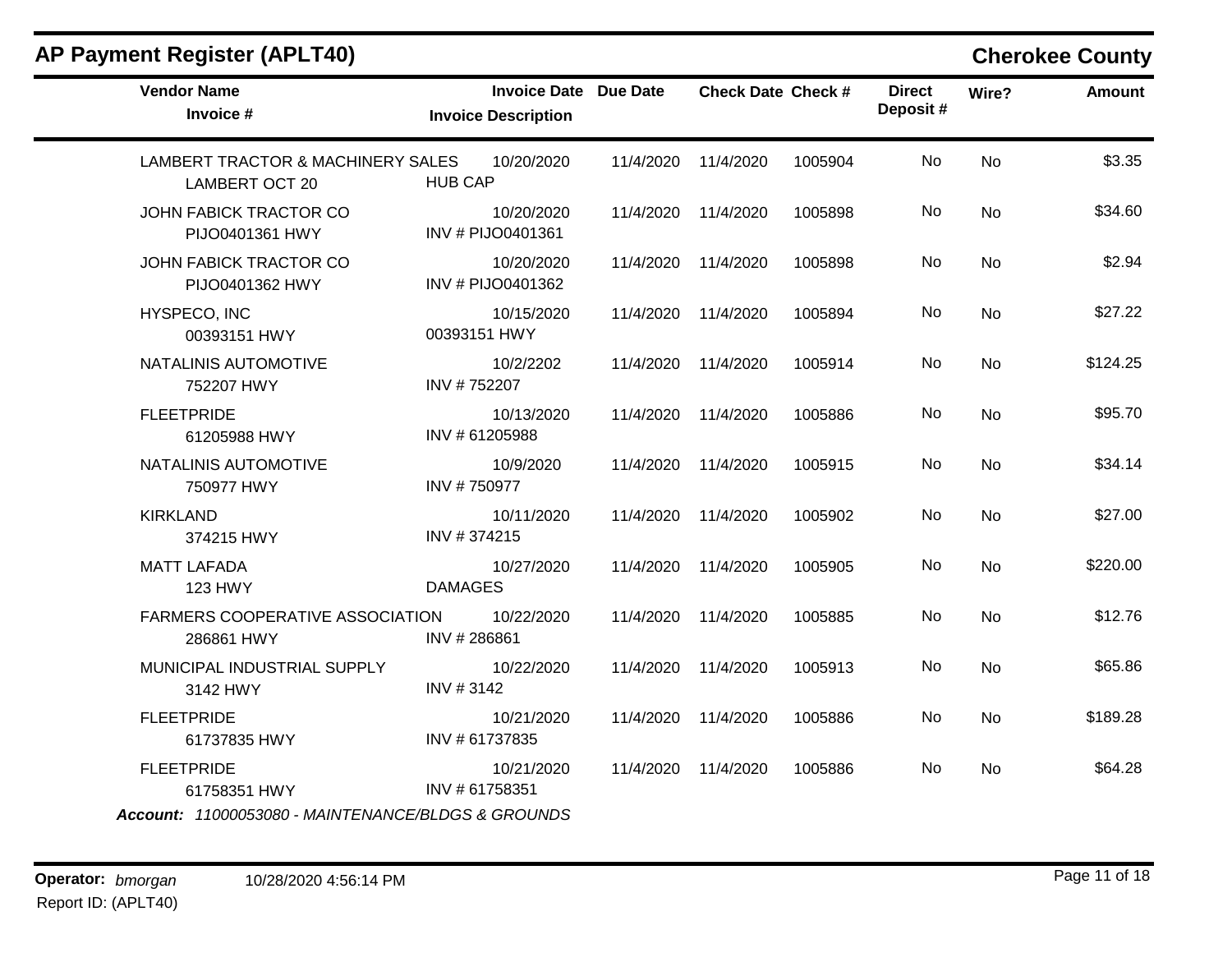|  |  |  | AP Payment Register (APLT40) |
|--|--|--|------------------------------|
|--|--|--|------------------------------|

# **Cherokee County**

| <b>Vendor Name</b><br>Invoice #                                                      | Invoice Date Due Date<br><b>Invoice Description</b> |           | <b>Check Date Check #</b> |         | <b>Direct</b><br>Deposit# | Wire?     | <b>Amount</b> |
|--------------------------------------------------------------------------------------|-----------------------------------------------------|-----------|---------------------------|---------|---------------------------|-----------|---------------|
| CLEAN THE UNIFORM CO JOPLIN<br>20169676 HWY                                          | 10/14/2020<br>INV #20169676                         | 11/4/2020 | 11/4/2020                 | 1005874 | No                        | <b>No</b> | \$24.16       |
| CLEAN THE UNIFORM CO JOPLIN<br>20171152 HWY                                          | 10/19/2020<br>INV #20171152                         | 11/4/2020 | 11/4/2020                 | 1005874 | No                        | <b>No</b> | \$24.16       |
| Account: 11000053089 - OTHER CONTRACTUAL                                             |                                                     |           |                           |         |                           |           |               |
| <b>CINTAS CORP</b><br>8404844179 HWY<br>Account: 11000053238 - ASPHALT - DISTRICT #1 | 10/9/2020<br>INV #8404844179                        |           | 11/4/2020 11/4/2020       | 1005872 | No                        | <b>No</b> | \$75.19       |
| TEETER'S ASPHALT & MATERIALS<br>8594 MYRA                                            | 10/16/2020<br>INV #8594                             | 11/4/2020 | 11/4/2020                 | 1005931 | No.                       | No        | \$24,641.26   |
| <b>TEETER'S PAVING</b><br>2079 MYRA                                                  | 10/14/2020<br>INV # 2079                            | 11/4/2020 | 11/4/2020                 | 1005932 | No.                       | No        | \$4,958.00    |
| TEETER'S ASPHALT & MATERIALS<br>8598 MYRA                                            | 10/16/2020<br>INV #8598                             | 11/4/2020 | 11/4/2020                 | 1005931 | No                        | No        | \$20,591.20   |
| <b>TEETER'S PAVING</b><br><b>2080 MYRA</b>                                           | 10/15/2020<br><b>INV #2080</b>                      | 11/4/2020 | 11/4/2020                 | 1005932 | No                        | No        | \$4,143.10    |
| <b>Subtotal for Department: 000:</b>                                                 |                                                     |           |                           |         |                           |           |               |
|                                                                                      |                                                     |           |                           |         |                           |           | \$79,780.14   |
| <b>Subtotal for Fund: 110:</b>                                                       |                                                     |           |                           |         |                           |           |               |
| 130<br><b>NOXIOUS WEED</b><br>Fund:                                                  |                                                     |           |                           |         |                           |           | \$79,780.14   |
| Dept:<br><b>NON-DEPARTMENTAL</b><br>000                                              |                                                     |           |                           |         |                           |           |               |
| Account: 13000053002 - SALARIES                                                      |                                                     |           |                           |         |                           |           |               |
| <b>CECIL VERNON BROWN</b><br>1104                                                    | 10/26/2020<br><b>CONTRACT LABOR</b>                 | 11/4/2020 | 11/4/2020                 | 1005866 | No                        | No        | \$934.40      |
| <b>Subtotal for Department: 000:</b>                                                 |                                                     |           |                           |         |                           |           |               |
|                                                                                      |                                                     |           |                           |         |                           |           | \$934.40      |
| Operator: bmorgan<br>10/28/2020 4:56:14 PM                                           |                                                     |           |                           |         |                           |           | Page 12 of 18 |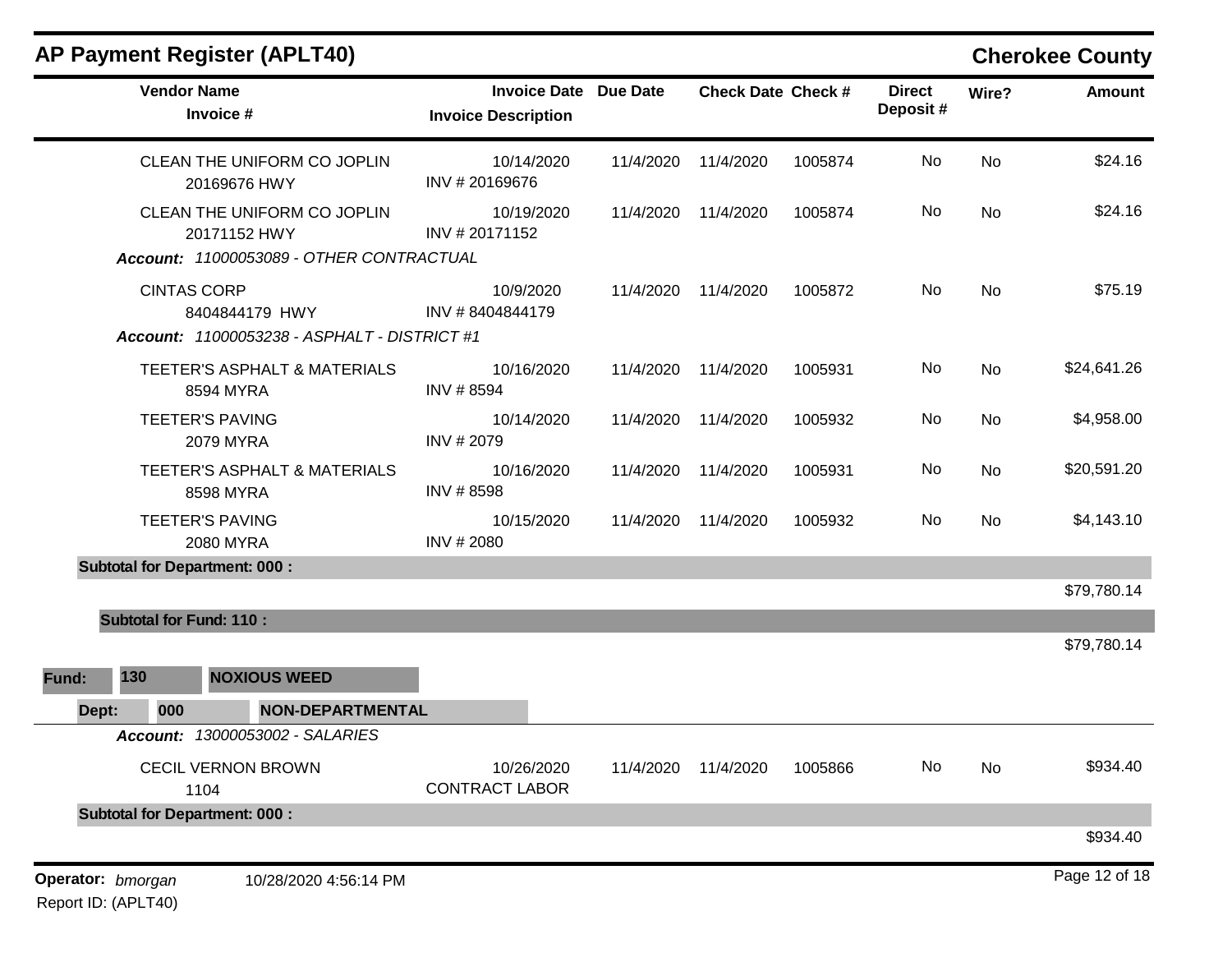|       |                                          | <b>AP Payment Register (APLT40)</b>                                          |                                                            |           |                           |         |                           |           | <b>Cherokee County</b> |
|-------|------------------------------------------|------------------------------------------------------------------------------|------------------------------------------------------------|-----------|---------------------------|---------|---------------------------|-----------|------------------------|
|       | <b>Vendor Name</b><br>Invoice #          |                                                                              | <b>Invoice Date Due Date</b><br><b>Invoice Description</b> |           | <b>Check Date Check #</b> |         | <b>Direct</b><br>Deposit# | Wire?     | Amount                 |
|       | <b>Subtotal for Fund: 130:</b>           |                                                                              |                                                            |           |                           |         |                           |           |                        |
|       |                                          |                                                                              |                                                            |           |                           |         |                           |           | \$934.40               |
| Fund: | 140                                      | <b>HEALTH</b>                                                                |                                                            |           |                           |         |                           |           |                        |
| Dept: | 000                                      | <b>NON-DEPARTMENTAL</b><br>Account: 14000053072 - GAS, ELECTRIC, WATER/PHONE |                                                            |           |                           |         |                           |           |                        |
|       |                                          |                                                                              |                                                            |           |                           |         |                           |           |                        |
|       |                                          | <b>VERIZON WIRELESS</b><br>9864817134                                        | 10/26/2020<br>INV 9864817134                               | 11/4/2020 | 11/4/2020                 | 1005937 | No                        | No        | \$32.85                |
|       |                                          | EMPIRE DISTRICT ELECTRIC COMPANY<br>1104 HE                                  | 10/26/2020<br>ACCT 616527-32-1                             | 11/4/2020 | 11/4/2020                 | 1005883 | No                        | <b>No</b> | \$439.72               |
|       |                                          | Account: 14000053073 - MEETING COSTS                                         |                                                            |           |                           |         |                           |           |                        |
|       |                                          | <b>STACEY HORN</b><br>1104                                                   | 10/26/2020<br><b>REIMB/LICENSE</b>                         | 11/4/2020 | 11/4/2020                 | 1005930 | No                        | No        | \$87.13                |
|       | HOPE COLE                                | 1104                                                                         | 10/26/2020<br><b>REIMB/APPLICATION</b>                     | 11/4/2020 | 11/4/2020                 | 1005893 | No                        | <b>No</b> | \$85.00                |
|       |                                          | Account: 14000053098 - OTHER CAPITAL OUTLAY                                  |                                                            |           |                           |         |                           |           |                        |
|       |                                          | COMMUNITY HEALTH CENTER OF SEK INC<br>4418                                   | 10/26/2020<br><b>INV 4418</b>                              | 11/4/2020 | 11/4/2020                 | 1005875 | No                        | <b>No</b> | \$30,750.00            |
|       |                                          | <b>Account: 14000053299 - S.P.A.R.K Planning</b>                             |                                                            |           |                           |         |                           |           |                        |
|       | <b>VITAL SIGNS</b>                       | 7101A                                                                        | 10/26/2020<br><b>INV 7101A</b>                             | 11/4/2020 | 11/4/2020                 | 1005939 | No                        | <b>No</b> | \$17,493.25            |
|       |                                          | <b>Subtotal for Department: 000:</b>                                         |                                                            |           |                           |         |                           |           |                        |
|       |                                          |                                                                              |                                                            |           |                           |         |                           |           | \$48,887.95            |
|       | <b>Subtotal for Fund: 140:</b>           |                                                                              |                                                            |           |                           |         |                           |           |                        |
|       |                                          |                                                                              |                                                            |           |                           |         |                           |           | \$48,887.95            |
| Fund: | 160                                      | <b>DIRECT ELECTION</b>                                                       |                                                            |           |                           |         |                           |           |                        |
| Dept: | 000                                      | <b>NON-DEPARTMENTAL</b>                                                      |                                                            |           |                           |         |                           |           |                        |
|       |                                          |                                                                              |                                                            |           |                           |         |                           |           |                        |
|       | Operator: bmorgan<br>Report ID: (APLT40) | 10/28/2020 4:56:14 PM                                                        |                                                            |           |                           |         |                           |           | Page 13 of 18          |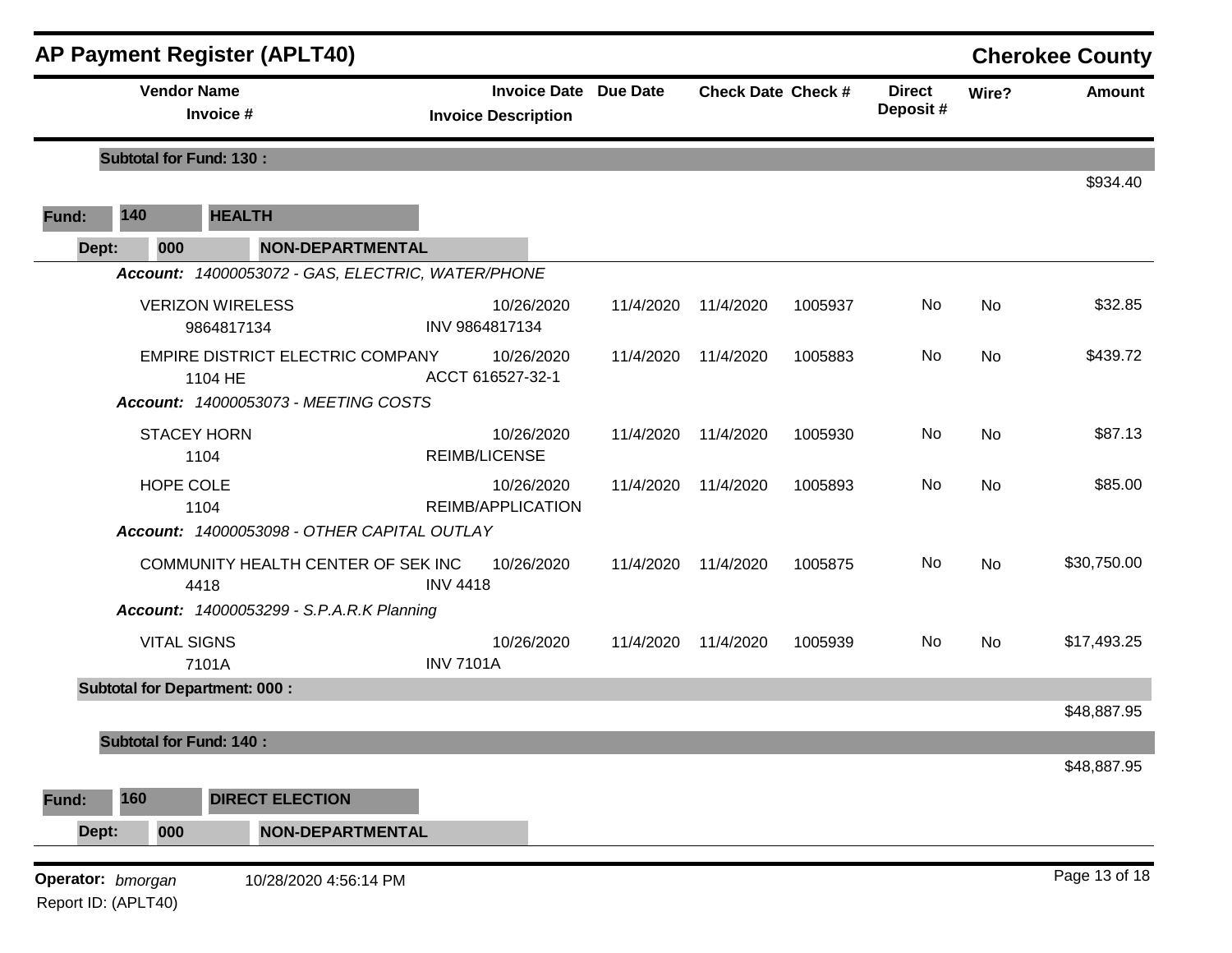| <b>AP Payment Register (APLT40)</b>                                           |                                                            |           |                           |         |                           |           | <b>Cherokee County</b> |
|-------------------------------------------------------------------------------|------------------------------------------------------------|-----------|---------------------------|---------|---------------------------|-----------|------------------------|
| <b>Vendor Name</b><br>Invoice #                                               | <b>Invoice Date Due Date</b><br><b>Invoice Description</b> |           | <b>Check Date Check #</b> |         | <b>Direct</b><br>Deposit# | Wire?     | <b>Amount</b>          |
| Account: 16000053021 - PRINTING/OFFICE SUPPLIES                               |                                                            |           |                           |         |                           |           |                        |
| ELECTION SYSTEMS & SOFTWARE<br>1167120                                        | 10/26/2020<br><b>INV 1167120</b>                           | 11/4/2020 | 11/4/2020                 | 1005882 | No                        | No        | \$3,060.50             |
| ELECTION SYSTEMS & SOFTWARE<br>1164761                                        | 10/20/2020<br><b>INV 1164761</b>                           | 11/4/2020 | 11/4/2020                 | 1005882 | No                        | <b>No</b> | \$6,782.79             |
| AMERICAN RESOURCE CONSULTANTS<br>6588                                         | 10/21/2020<br><b>INV 6588</b>                              | 11/4/2020 | 11/4/2020                 | 1005860 | No                        | <b>No</b> | \$19.96                |
| ELECTION SYSTEMS & SOFTWARE<br>1167121<br>Account: 16000053081 - MISC EXPENSE | 10/26/2020<br><b>INV 1167121</b>                           | 11/4/2020 | 11/4/2020                 | 1005882 | No                        | No.       | \$1,323.00             |
| <b>CLASS LTD</b><br>1000934                                                   | 10/26/2020<br>INV 1000934                                  | 11/4/2020 | 11/4/2020                 | 1005873 | No                        | No        | \$658.20               |
| <b>Subtotal for Department: 000:</b>                                          |                                                            |           |                           |         |                           |           |                        |
|                                                                               |                                                            |           |                           |         |                           |           | \$11,844.45            |
| <b>Subtotal for Fund: 160:</b>                                                |                                                            |           |                           |         |                           |           |                        |
|                                                                               |                                                            |           |                           |         |                           |           | \$11,844.45            |
| 220<br><b>AMBULANCE</b><br>Fund:                                              |                                                            |           |                           |         |                           |           |                        |
| <b>NON-DEPARTMENTAL</b><br>Dept:<br>000                                       |                                                            |           |                           |         |                           |           |                        |
| Account: 22000053089 - OTHER CONTRACTUAL                                      |                                                            |           |                           |         |                           |           |                        |
| CHEROKEE COUNTY AMBULANCE-DIST #1<br>1104                                     | 10/22/2020<br>MONTHLY SUBSIDY                              | 11/4/2020 | 11/4/2020                 | 1005868 | No                        | No        | \$16,877.33            |
| CHEROKEE COUNTY AMBULANCE-DIST #2<br>1104                                     | 10/22/2020<br>MONTHLY SUBSIDY                              | 11/4/2020 | 11/4/2020                 | 1005869 | No                        | No        | \$16,877.33            |
| CHEROKEE COUNTY AMBULANCE-DIST #3<br>1104                                     | 10/22/2020<br>MONTHLY SUBSIDY                              |           | 11/4/2020 11/4/2020       | 1005870 | No                        | No        | \$16,877.33            |
| <b>Subtotal for Department: 000:</b>                                          |                                                            |           |                           |         |                           |           |                        |
|                                                                               |                                                            |           |                           |         |                           |           | \$50,631.99            |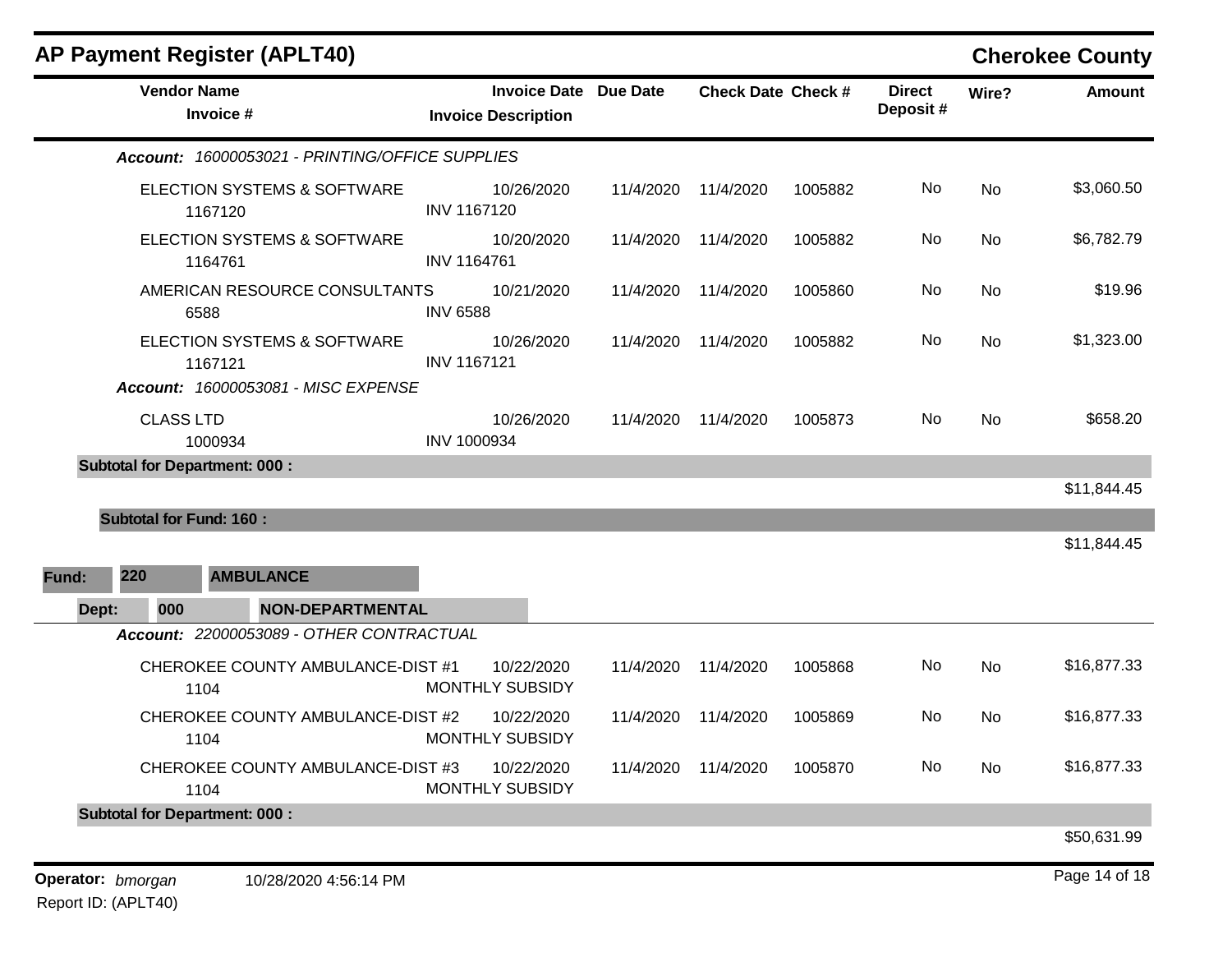| <b>AP Payment Register (APLT40)</b> |                                |                                              |                   |                                                            |           |                           |         |                           |       | <b>Cherokee County</b> |
|-------------------------------------|--------------------------------|----------------------------------------------|-------------------|------------------------------------------------------------|-----------|---------------------------|---------|---------------------------|-------|------------------------|
|                                     |                                | <b>Vendor Name</b><br>Invoice #              |                   | <b>Invoice Date Due Date</b><br><b>Invoice Description</b> |           | <b>Check Date Check #</b> |         | <b>Direct</b><br>Deposit# | Wire? | <b>Amount</b>          |
|                                     | <b>Subtotal for Fund: 220:</b> |                                              |                   |                                                            |           |                           |         |                           |       |                        |
|                                     |                                |                                              |                   |                                                            |           |                           |         |                           |       | \$50,631.99            |
| Fund:                               | 224                            | <b>CHEROKEE COUNTY 911</b>                   |                   |                                                            |           |                           |         |                           |       |                        |
| Dept:                               | 000                            | <b>NON-DEPARTMENTAL</b>                      |                   |                                                            |           |                           |         |                           |       |                        |
|                                     |                                | Account: 22400053300 - MISC PAID OUT         |                   |                                                            |           |                           |         |                           |       |                        |
|                                     | AT&T                           | 1104                                         |                   | 10/20/2020<br>ACCT 31614001004978                          | 11/4/2020 | 11/4/2020                 | 1005862 | No                        | No    | \$314.60               |
|                                     |                                | <b>Subtotal for Department: 000:</b>         |                   |                                                            |           |                           |         |                           |       | \$314.60               |
|                                     | <b>Subtotal for Fund: 224:</b> |                                              |                   |                                                            |           |                           |         |                           |       |                        |
|                                     |                                |                                              |                   |                                                            |           |                           |         |                           |       | \$314.60               |
| Fund:                               | 230                            | <b>APPRAISER COSTS</b>                       |                   |                                                            |           |                           |         |                           |       |                        |
| Dept:                               | 000                            | <b>NON-DEPARTMENTAL</b>                      |                   |                                                            |           |                           |         |                           |       |                        |
|                                     |                                | Account: 23000053025 - PARTS/VEHICLE REPAIRS |                   |                                                            |           |                           |         |                           |       |                        |
|                                     |                                | EMPIRE DISTRICT ELECTRIC COMPANY<br>752022   | <b>INV 752022</b> | 10/22/2020                                                 | 11/4/2020 | 11/4/2020                 | 1005883 | No                        | No    | \$27.77                |
|                                     |                                | Account: 23000053076 - PROFESSIONAL SERVICES |                   |                                                            |           |                           |         |                           |       |                        |
|                                     |                                | <b>RODNEY SANDERS</b><br>20200902            | INV 2020-09-02    | 10/26/2020                                                 | 11/4/2020 | 11/4/2020                 | 1005925 | No                        | No    | \$445.00               |
|                                     |                                | Account: 23000053089 - OTHER CONTRACTUAL     |                   |                                                            |           |                           |         |                           |       |                        |
|                                     |                                | APEX SOFTWARE<br>311234                      | INV 311234        | 10/26/2020                                                 | 11/4/2020 | 11/4/2020                 | 1005861 | No                        | No    | \$990.00               |
|                                     |                                | <b>Subtotal for Department: 000:</b>         |                   |                                                            |           |                           |         |                           |       |                        |
|                                     |                                |                                              |                   |                                                            |           |                           |         |                           |       | \$1,462.77             |
|                                     | <b>Subtotal for Fund: 230:</b> |                                              |                   |                                                            |           |                           |         |                           |       | \$1,462.77             |
|                                     |                                |                                              |                   |                                                            |           |                           |         |                           |       |                        |
|                                     | Operator: bmorgan              | 10/28/2020 4:56:15 PM                        |                   |                                                            |           |                           |         |                           |       | Page 15 of 18          |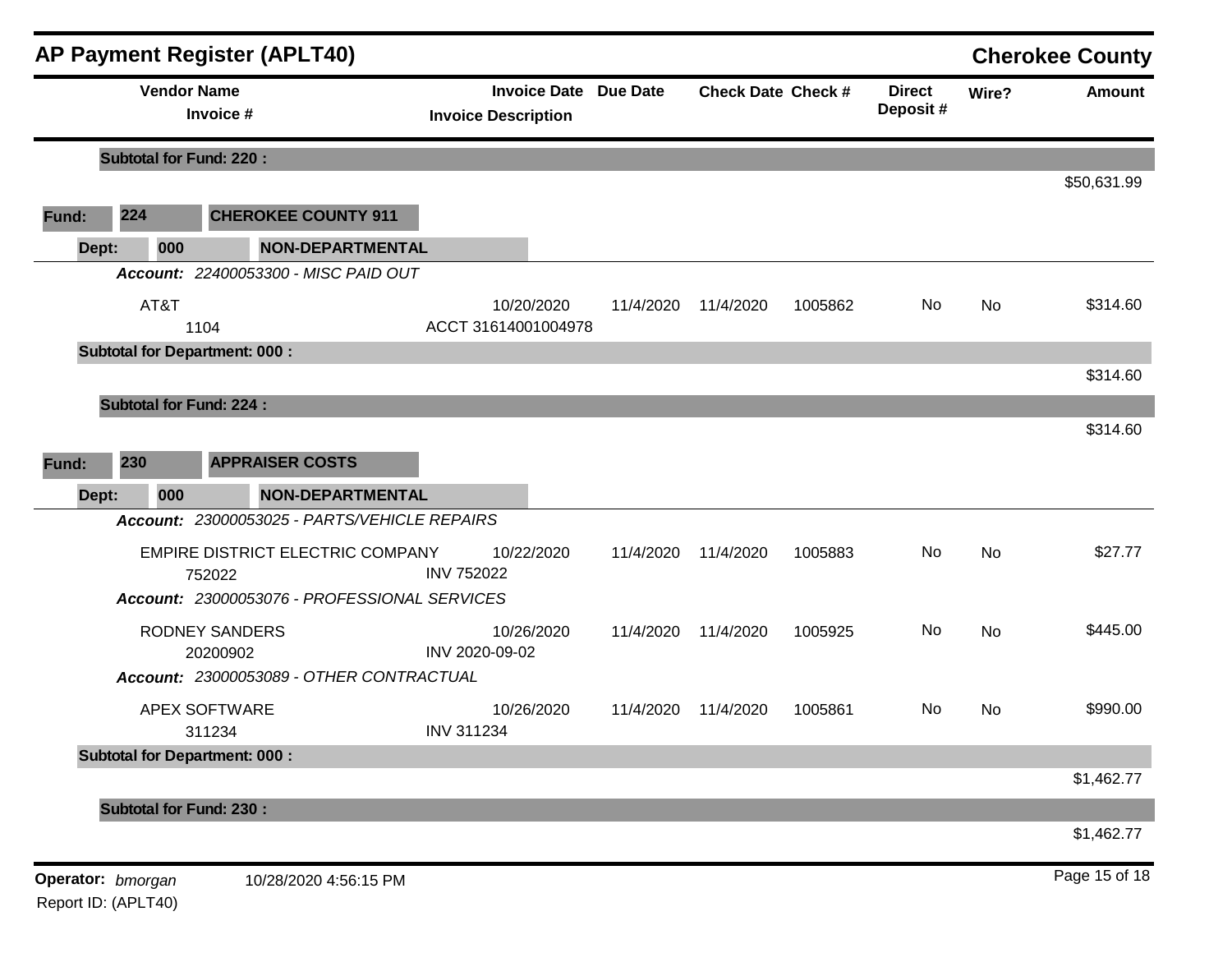|                                 |       |     | AP Payment Register (APLT40)                 |                           |                              |                           |           |                           |       |               | <b>Cherokee County</b> |
|---------------------------------|-------|-----|----------------------------------------------|---------------------------|------------------------------|---------------------------|-----------|---------------------------|-------|---------------|------------------------|
| <b>Vendor Name</b><br>Invoice # |       |     | <b>Invoice Description</b>                   |                           | <b>Invoice Date Due Date</b> | <b>Check Date Check #</b> |           | <b>Direct</b><br>Deposit# | Wire? | <b>Amount</b> |                        |
| Fund:                           | 260   |     | <b>EMPLOYEE BENEFITS</b>                     |                           |                              |                           |           |                           |       |               |                        |
|                                 | Dept: | 000 | <b>NON-DEPARTMENTAL</b>                      |                           |                              |                           |           |                           |       |               |                        |
|                                 |       |     | <b>Account: 26000053216 - VSP Insurance</b>  |                           |                              |                           |           |                           |       |               |                        |
|                                 |       |     | <b>VISION SERVICE PLAN</b><br>810673219      | <b>STATEMENT 81673219</b> | 10/26/2020                   | 11/4/2020                 | 11/4/2020 | 1005938                   | No    | <b>No</b>     | \$1,440.04             |
|                                 |       |     | <b>Subtotal for Department: 000:</b>         |                           |                              |                           |           |                           |       |               |                        |
|                                 |       |     |                                              |                           |                              |                           |           |                           |       |               | \$1,440.04             |
|                                 |       |     | <b>Subtotal for Fund: 260:</b>               |                           |                              |                           |           |                           |       |               |                        |
|                                 |       |     |                                              |                           |                              |                           |           |                           |       |               | \$1,440.04             |
| Fund:                           | 300   |     | <b>SERVICE FOR ELDERLY</b>                   |                           |                              |                           |           |                           |       |               |                        |
|                                 | Dept: | 000 | <b>NON-DEPARTMENTAL</b>                      |                           |                              |                           |           |                           |       |               |                        |
|                                 |       |     | Account: 30000053072 - GAS, ELECTRIC, WATER  |                           |                              |                           |           |                           |       |               |                        |
|                                 |       |     | KANSAS GAS SERVICE<br>1104 ELD               | ACCT 510724504 2014982 18 | 10/26/2020                   | 11/4/2020                 | 11/4/2020 | 1005900                   | No    | <b>No</b>     | \$32.59                |
|                                 |       |     | EMPIRE DISTRICT ELECTRIC COMPANY<br>1104 ELD | ACCT 828267-31-0          | 10/26/2020                   | 11/4/2020                 | 11/4/2020 | 1005883                   | No    | <b>No</b>     | \$124.97               |
|                                 |       |     | <b>Subtotal for Department: 000:</b>         |                           |                              |                           |           |                           |       |               |                        |
|                                 |       |     |                                              |                           |                              |                           |           |                           |       |               | \$157.56               |
|                                 |       |     | <b>Subtotal for Fund: 300:</b>               |                           |                              |                           |           |                           |       |               |                        |
|                                 |       |     |                                              |                           |                              |                           |           |                           |       |               | \$157.56               |
| Fund:                           | 304   |     | <b>SPIDER PROGRAM</b>                        |                           |                              |                           |           |                           |       |               |                        |
|                                 | Dept: | 000 | <b>NON-DEPARTMENTAL</b>                      |                           |                              |                           |           |                           |       |               |                        |
|                                 |       |     | Account: 30400053300 - MISC PAID OUT         |                           |                              |                           |           |                           |       |               |                        |
|                                 |       |     | BROOKS-JEFFREY MARKETING, INC<br>195597      | <b>INV 195597</b>         | 10/26/2020                   | 11/4/2020                 | 11/4/2020 | 1005863                   | No.   | No            | \$208.23               |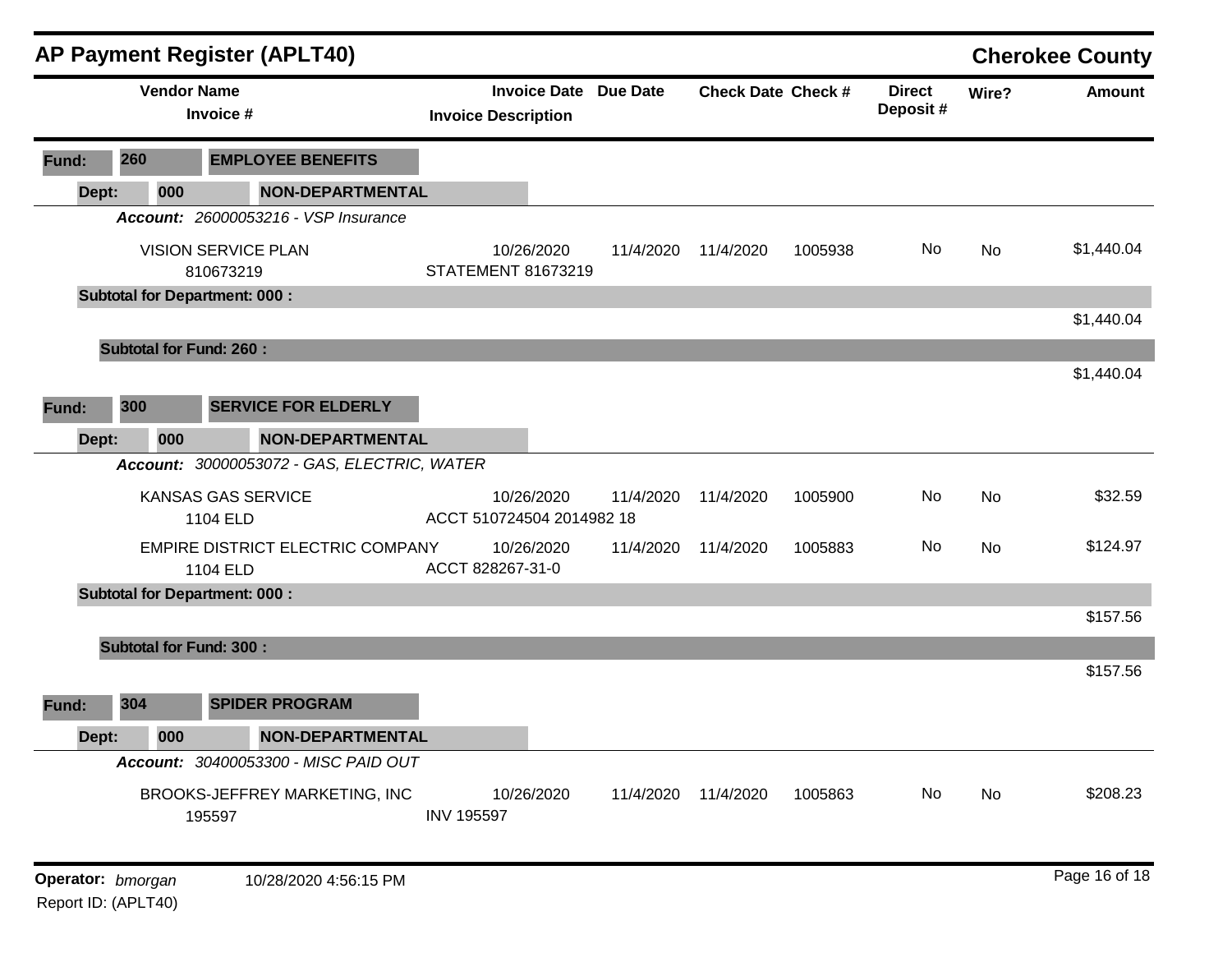|                            |                                 | <b>AP Payment Register (APLT40)</b>      |       |                                                     |           |                           |         |                                   |       | <b>Cherokee County</b> |
|----------------------------|---------------------------------|------------------------------------------|-------|-----------------------------------------------------|-----------|---------------------------|---------|-----------------------------------|-------|------------------------|
|                            | <b>Vendor Name</b><br>Invoice # |                                          |       | Invoice Date Due Date<br><b>Invoice Description</b> |           | <b>Check Date Check #</b> |         | <b>Direct</b><br>Deposit#         | Wire? | <b>Amount</b>          |
|                            |                                 | <b>Subtotal for Department: 000:</b>     |       |                                                     |           |                           |         |                                   |       |                        |
|                            |                                 |                                          |       |                                                     |           |                           |         |                                   |       | \$208.23               |
|                            | <b>Subtotal for Fund: 304:</b>  |                                          |       |                                                     |           |                           |         |                                   |       |                        |
|                            |                                 |                                          |       |                                                     |           |                           |         |                                   |       | \$208.23               |
| 330<br>Fund:               |                                 | <b>SEWER DISTRICT#1 OPER</b>             |       |                                                     |           |                           |         |                                   |       |                        |
| Dept:                      | 000                             | <b>NON-DEPARTMENTAL</b>                  |       |                                                     |           |                           |         |                                   |       |                        |
|                            |                                 | Account: 33000053089 - OTHER CONTRACTUAL |       |                                                     |           |                           |         |                                   |       |                        |
|                            |                                 | S & J WELDING SHOP                       |       | 7/13/2020                                           | 11/4/2020 | 11/4/2020                 | 1005926 | No                                | No    | \$175.00               |
|                            |                                 | 1 Sewer                                  | Parts |                                                     |           |                           |         |                                   |       |                        |
|                            |                                 | <b>PACE ANALYTICAL</b>                   |       | 10/15/2020                                          | 11/4/2020 | 11/4/2020                 | 1005918 | No                                | No    | \$265.00               |
|                            |                                 | 2060117066 SEWER                         |       | INV #2060117066                                     |           |                           |         |                                   |       |                        |
|                            |                                 | <b>Subtotal for Department: 000:</b>     |       |                                                     |           |                           |         |                                   |       |                        |
|                            |                                 |                                          |       |                                                     |           |                           |         |                                   |       | \$440.00               |
|                            | <b>Subtotal for Fund: 330:</b>  |                                          |       |                                                     |           |                           |         |                                   |       |                        |
|                            |                                 |                                          |       |                                                     |           |                           |         |                                   |       | \$440.00               |
|                            |                                 |                                          |       |                                                     |           |                           |         | Total for Bank 1 Account 1120298: |       | \$265,990.97           |
| ***** Total Invoices Paid: |                                 |                                          |       |                                                     |           |                           |         | \$265,990.97                      |       |                        |